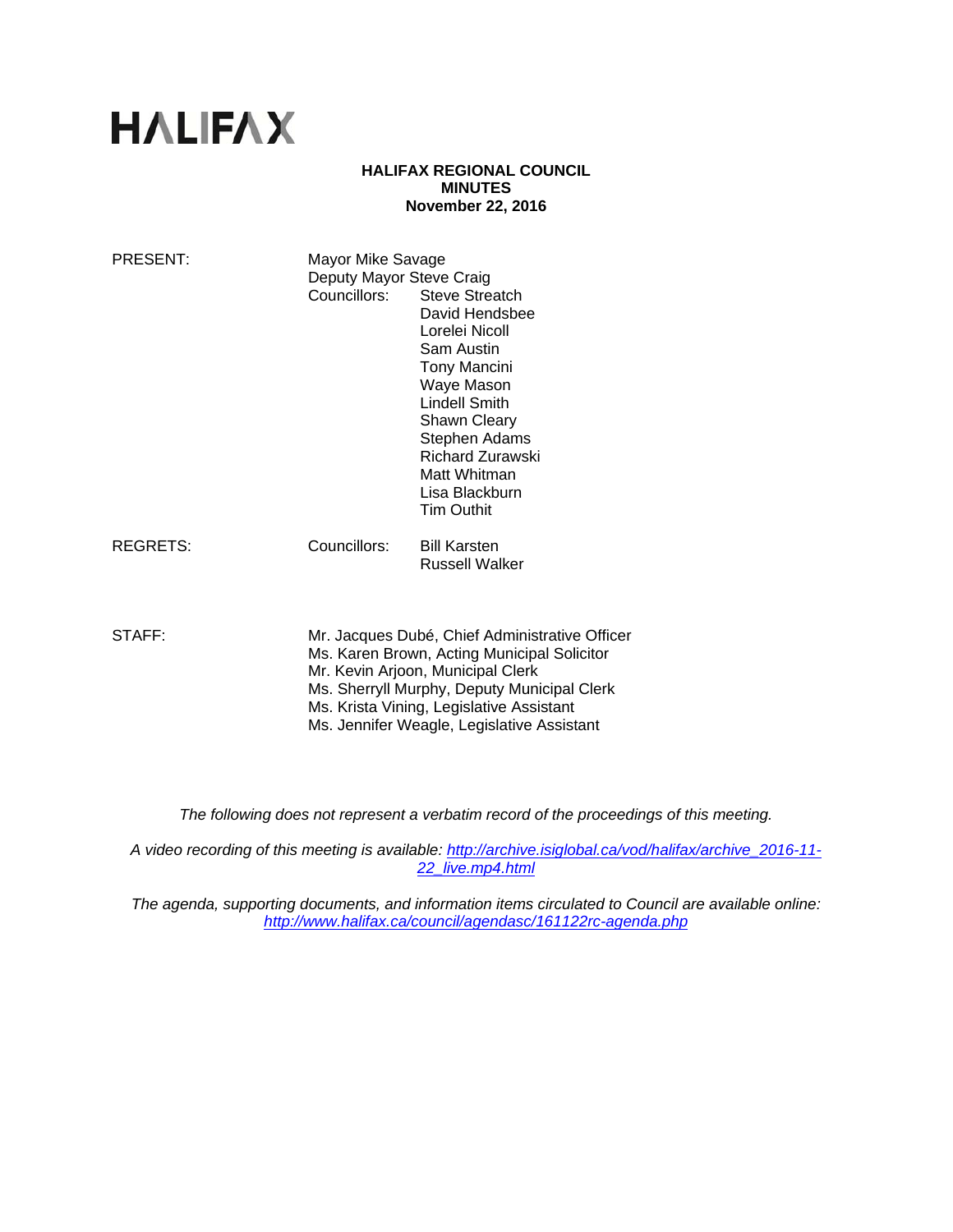*The meeting was called to order at 10:00 a.m., and recessed at 12:01 p.m. Council reconvened at 1:00 p.m. Council recessed at 3:12 p.m., and reconvened at 3:33 p.m. Council recessed at 5:35 p.m. and reconvened at 5:45 p.m. Council moved into an In Camera (In Private) session at 6:30 p.m. and reconvened at 6:49 p.m. Council adjourned at 6:50 p.m.* 

# **1. CALL TO ORDER**

The Mayor called the meeting to order at 10:00 a.m. and Council stood for a moment of reflection.

# **2. SPECIAL COMMUNITY ANNOUNCEMENTS & ACKNOWLEDGEMENTS**

Councillors noted a number of special community announcements and acknowledgements.

Councillor Hendsbee asked the Mayor to send a letter of condolence to the family of the late Dennis Sharpe of Mosher River and dedicated community volunteer.

# **3. APPROVAL OF MINUTES – October 26 & November 1, 2016**

The Clerk noted an administrative correction to some of the district names in the November 1, 2016 minutes.

MOVED by Councillor Mancini, seconded by Councillor Nicoll

# **THAT the minutes of October 26 & November 1, 2016 be approved as amended.**

# **MOTION PUT AND PASSED.**

# **4. APPROVAL OF THE ORDER OF BUSINESS AND APPROVAL OF ADDITIONS AND DELETIONS**

Addition:

# 17.1 **Councillor Adams** – District Capital Funds Policy

Councillor Hendsbee requested Information Item 2 - Memorandum from the Chair of Heritage Advisory Committee dated October 5, 2015 re: Case H00408 – Substantial Alteration to Benjamin Wier House, 1459 Hollis Street, a Municipally Registered Heritage Property be brought forward for the next meeting, to which Council agreed.

Councillor Hendsbee asked that Item 14.1.8 be addressed at 1:00 p.m., to which Council agreed.

MOVED by Councillor Whitman seconded by Councillor Nicoll

# **THAT the agenda be approved as amended.**

Two-third majority vote required.

# **MOTION PUT AND PASSED.**

- **5. BUSINESS ARISING OUT OF THE MINUTES NONE**
- **6. CALL FOR DECLARATION OF CONFLICT OF INTERESTS NONE**
- **7. MOTIONS OF RECONSIDERATION NONE**
- **8. MOTIONS OF RESCISSION NONE**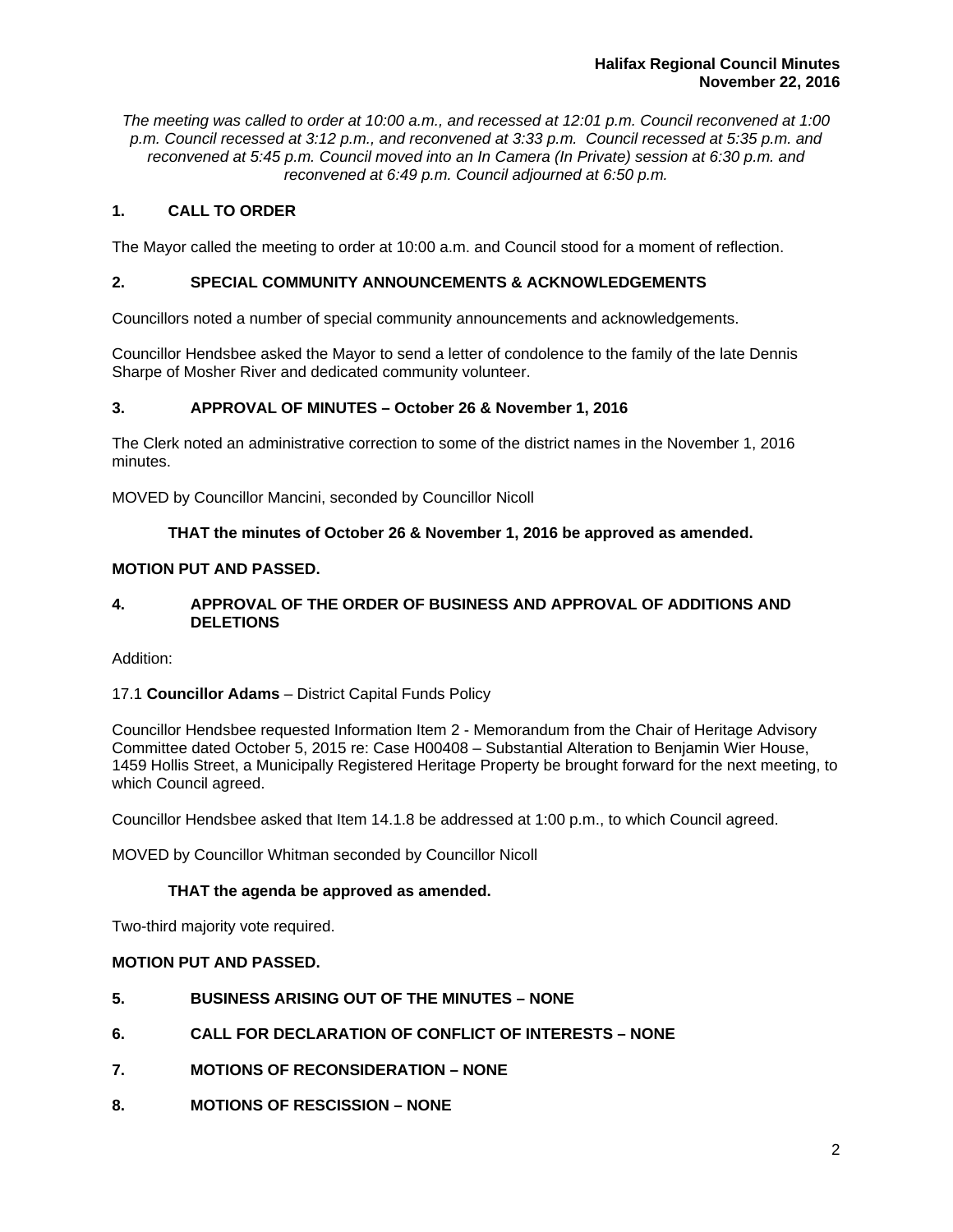# **9. CONSIDERATION OF DEFERRED BUSINESS** – November 8, 2016

# **9.1 Review of Report Requests**

The following was before Council:

- A draft extract of the November 8, 2016 Regional Council minutes
- A motion memo with Revised Attachment 1 Report Centre Requests for Staff Reports
- A staff recommendation report dated October 11, 2016

MOVED by Councillor Nicoll, seconded by Councillor Mancini

#### **THAT Halifax Regional Council review the list of report requests, as outlined in the revised Attachment 1 and Attachment 2 of the staff report dated October 11, 2016 and bring forward any items recommended to be withdrawn.**

Mr. Kevin Arjoon, Municipal Clerk explained how the revised attachment 1 lists reports by date of request and is numbered.

MOVED by Councillor Mason, seconded by Councillor Whitman

#### **THAT the motion be amended to remove Item 10 Councillor Mason – Camp Hill Cemetery from the list of report requests.**

# **MOTION TO AMEND PUT AND PASSED UNANIMOUSLY.**

Not present: Councillors Karsten, Walker and Zurawski

MOVED by Councillor Austin, seconded by Councillor Nicoll

**THAT the motion be amended to remove Item 2 Exemption of Victoria Gardens from the list of report requests.** 

# **MOTION TO AMEND PUT AND PASSED UNANIMOUSLY.**

Not present: Councillors Karsten, Walker and Zurawski

MOVED by Councillor Adams, seconded by Councillor Whitman

**THAT the motion be amended to remove the following items from the list of report requests:** 

- **Item 37 Trap Neuter and Release (TNR) Program Funding Request**
- **Item 64 Lease Agreement Dept of Natural Resources, White Rock Park, River Road (Fourth Lake) Terence Bay**
- **Item 68 Land Acquisition Purcell's Cove Backlands**

Mr. Arjoon indicated that work was still being done on Item 68 Land Acquisition - Purcell's Cove Backlands and suggested it remain on the list for tracking purposes, to which Councillors Adams and Whitman agreed.

The motion before Council now reads:

MOVED by Councillor Adams, seconded by Councillor Whitman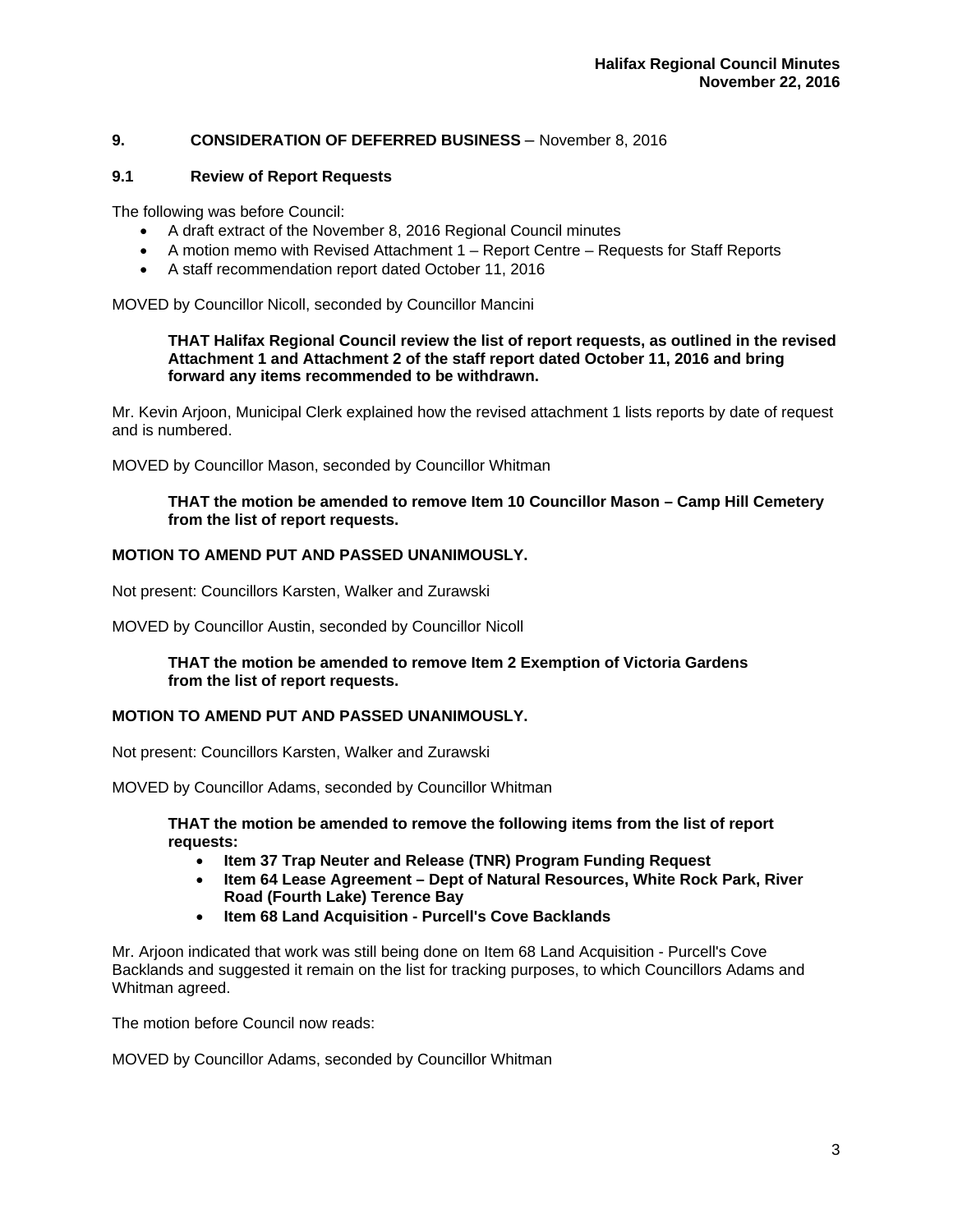**THAT the motion be amendment to remove the following items from the list of report requests:** 

- **Item 37 Trap Neuter and Release (TNR) Program Funding Request**
- **Item 64 Lease Agreement Dept of Natural Resources, White Rock Park, River Road (Fourth Lake) Terence Bay**

Discussion was held on whether to remove Items 37 and 64 from the list. Concern was expressed that if they were removed there would be no direction from Council respecting these matters.

With agreement from Councillor Whitman, Councillor Adams **withdrew the motion to amend.** 

Staff responded to further questions of clarification respecting the report tracking system and the prioritization of reports.

MOVED by Councillor Mancini, seconded by Councillor Nicoll

#### **THAT the motion be amended to remove Item 7 Amendments to LUB for Dartmouth – Shipping Containers from the list of report requests.**

# **MOTION TO AMEND PUT AND PASSED UNANIMOUSLY.**

Not present: Councillors Karsten, Walker and Zurawski

Councillor Mancini put forward the following recommendation on behalf of Councillor Karsten:

MOVED by Councillor Mancini, seconded by Councillor Nicoll

**THAT the motion be amended to remove the following items from the list of report requests:** 

- **Item 1 Prohibition on use of Garburators in HRM**
- **Item 4 Stormwater Infrastructure Interim Funding Solution**
- **Item 18 RCMP Criminal Analyst Funding Request**
- **Item 25 Veteran Parking**
- **Item 69 Municipal Archive Hours of Operation**

Discussion was held on whether or not to remove Item 1 Prohibition on use of Garburators in HRM from the list of report requests. Clarification was sought as to whether garburators were banned under the Municipality's Solid Waste Strategy and by Halifax Water.

Councillor Mancini, with the agreement of the seconder, withdrew his motion to remove Item 1 Prohibition on use of Garburators in HRM pending confirmation of whether the Solid Waste Strategy and/or Halifax Water have banned the use of garburators in HRM.

The amendment before Council now reads:

MOVED by Councillor Mancini, seconded by Councillor Nicoll

**THAT the motion be amended to remove the following items from the list of report reports:** 

- **Item 4 Stormwater Infrastructure Interim Funding Solution**
- **Item 18 RCMP Criminal Analyst Funding Request**
- **Item 25 Veteran Parking**
- **Item 69 Municipal Archive Hours of Operation**

**MOTION TO AMEND PUT AND PASSED UNANIMOUSLY.**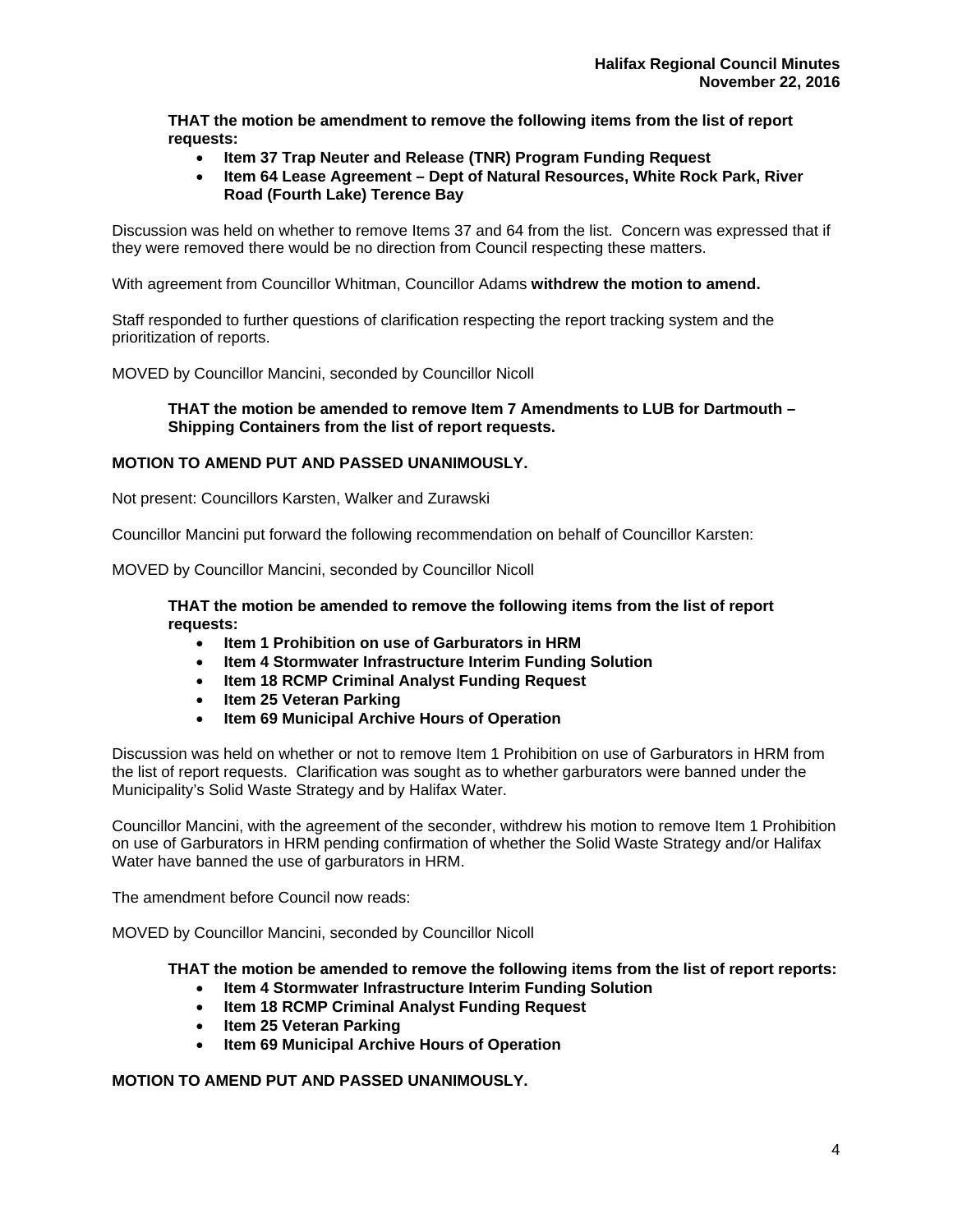Not present: Councillors Karsten, Walker and Zurawski

MOVED by Councillor Hendsbee, seconded by Councillor Whitman

# **THAT the motion be amendment to remove Item 11 Structure of Current Fees and Fines in HRM AOs and By-laws from the list of report requests.**

# **MOTION TO AMEND PUT AND PASSED UNANIMOUSLY.**

Not present: Councillors Karsten, Walker and Zurawski

The motion before Council now reads:

MOVED by Councillor Nicoll, seconded by Councillor Mancini

**THAT Halifax Regional Council review the list of report requests, as outlined in the revised Attachment 1 and Attachment 2 of the staff report dated October 11, 2016 and bring forward any items recommended to be withdrawn. The following items were removed from the list:** 

- **Item 2 Exemption of Victoria Gardens**
- **Item 4 Stormwater Infrastructure Interim Funding Solution**
- **Item 7 Amendments to LUB for Dartmouth Shipping Containers**
- **Item 10 Councillor Mason Camp Hill Cemetery**
- **Item 11 Structure of Current Fees and Fines in HRM AOs and By-laws**
- **Item 18 RCMP Criminal Analyst Funding Request**
- **Item 25 Veteran Parking**
- **Item 69 Municipal Archive Hours of Operation**

# **MOTION AS AMENDED PUT AND PASSED UNANIMOUSLY.**

Not present: Councillors Karsten, Walker and Zurawski

# **9.2 StormWater Right-of-Way (ROW) Funding Options**

The following was before Council:

- A draft extract of the November 8, 2016 Regional Council minutes
- A staff recommendation/information report dated October 11, 2016

The following motion was before Council from the November 8, 2016 meeting:

MOVED by Councillor Mason, seconded by Councillor Streatch

**THAT Halifax Regional Council direct staff to prepare a report and recommendation with respect to funding the Stormwater Right-of-Way amount by way of an area rate on the assessed value of taxable properties within the Halifax Water service boundary and return to Council for consideration of the resulting report during the 2017-18 budget deliberations.** 

Members expressed concern that land leased areas will be billed twice, once to the park owner and again to the mobile home owner. Members asked staff to explore the option of putting the charge back on the water bill. A question was raised on how the area rate would impact households that are on Provincial roadways within the service boundaries and requested that the report clearly outline who will be charged the area rate. Members also asked that the report identify how the area rate relates to the Ditch Tax and that the recommendations provided in the first staff report be included in the alternatives.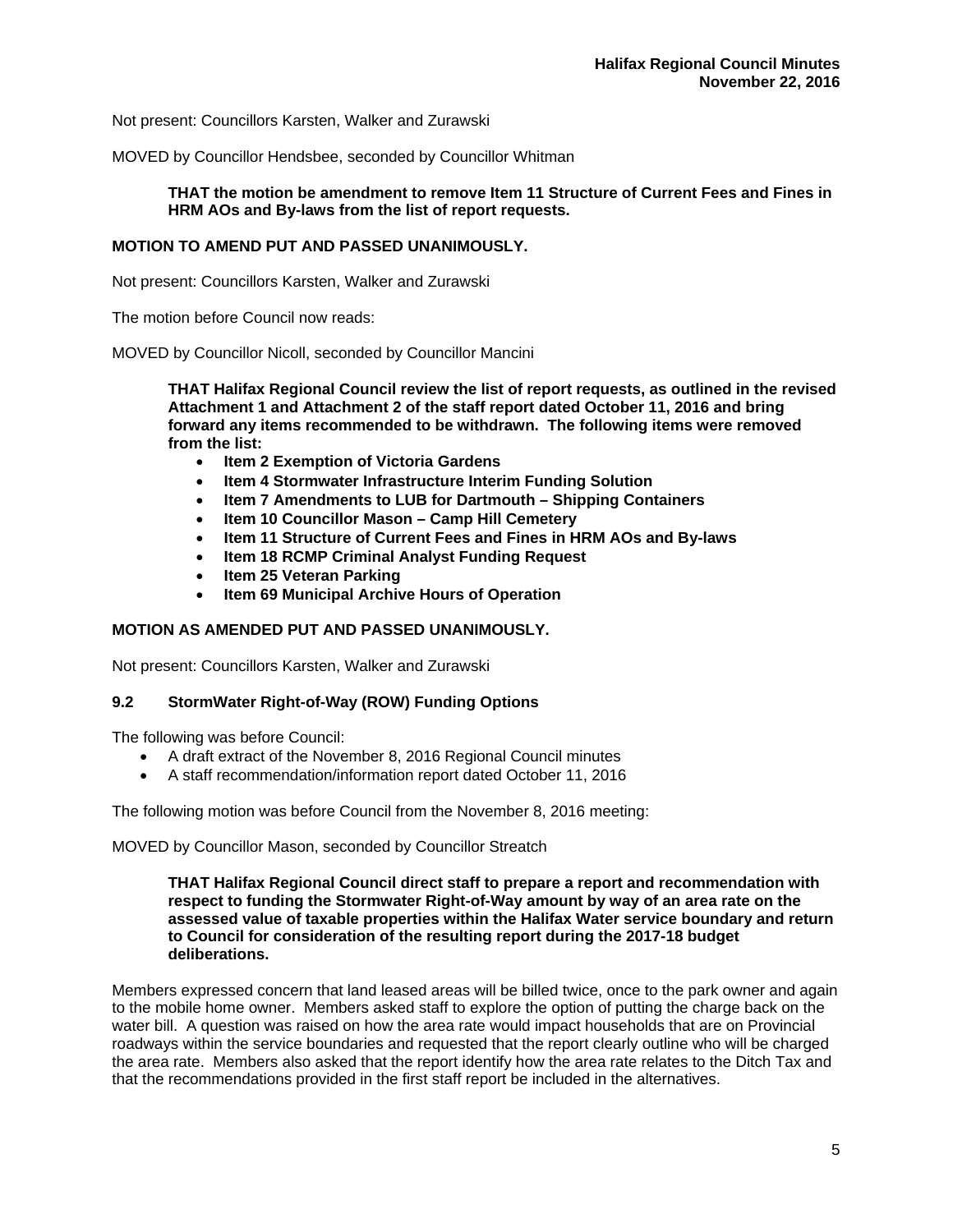# **MOTION PUT AND PASSED.** (11 in favour, 3 against)

In favour: Mayor Savage, Deputy Mayor Craig, Councillors Streatch, Nicoll, Austin, Mancini, Mason, Smith, Cleary, Adams and Whitman

Against: Councillors Hendsbee, Blackburn and Outhit

Not present: Councillors Karsten, Walker and Zurawski

# **10. NOTICES OF TABLED MATTERS – NONE**

#### **11. PUBLIC HEARINGS - NONE**

#### **12. CORRESPONDENCE, PETITIONS & DELEGATIONS**

#### **12.1 Correspondence**

The Clerk noted that correspondence was received for items14.1.8 and 14.1.13. This correspondence was circulated to Council.

For a detailed list of correspondence received refer to the specific agenda item.

#### **12.2 Petitions – None**

# **13. INFORMATION ITEMS BROUGHT FORWARD – NONE**

**14. REPORTS** 

#### **14.1 CHIEF ADMINISTRATIVE OFFICER**

# **14.1.1 Councillor Appointments – Nominations of Councillors to Various Boards and Committees**

The following was before Council:

- A staff recommendation report dated November 9, 2016
- A handout identifying Councillors' expression of interest

MOVED by Councillor Whitman, seconded by Councillor Nicoll

#### **THAT Halifax Regional Council:**

- **1. Waive the rules of order to suspend the rules that the Executive Standing Committee review the nominations and make a recommendation to Regional Council, as the Executive Standing Committee is not scheduled to meet until January 2017.**
- **2. Appoint the nominated Councillors to the Boards and Committees as outlined in Attachment 1 of the staff report dated November 9, 2016.**
- **3. Procced to fill vacancies on Standing Committees, Boards and Committees by way of secret ballot from Councillors who have expressed interest in serving on those Standing Committees, Boards and Committees as outlined in Attachment 2 of the staff report dated November 9, 2016.**

Council agreed to split the motions.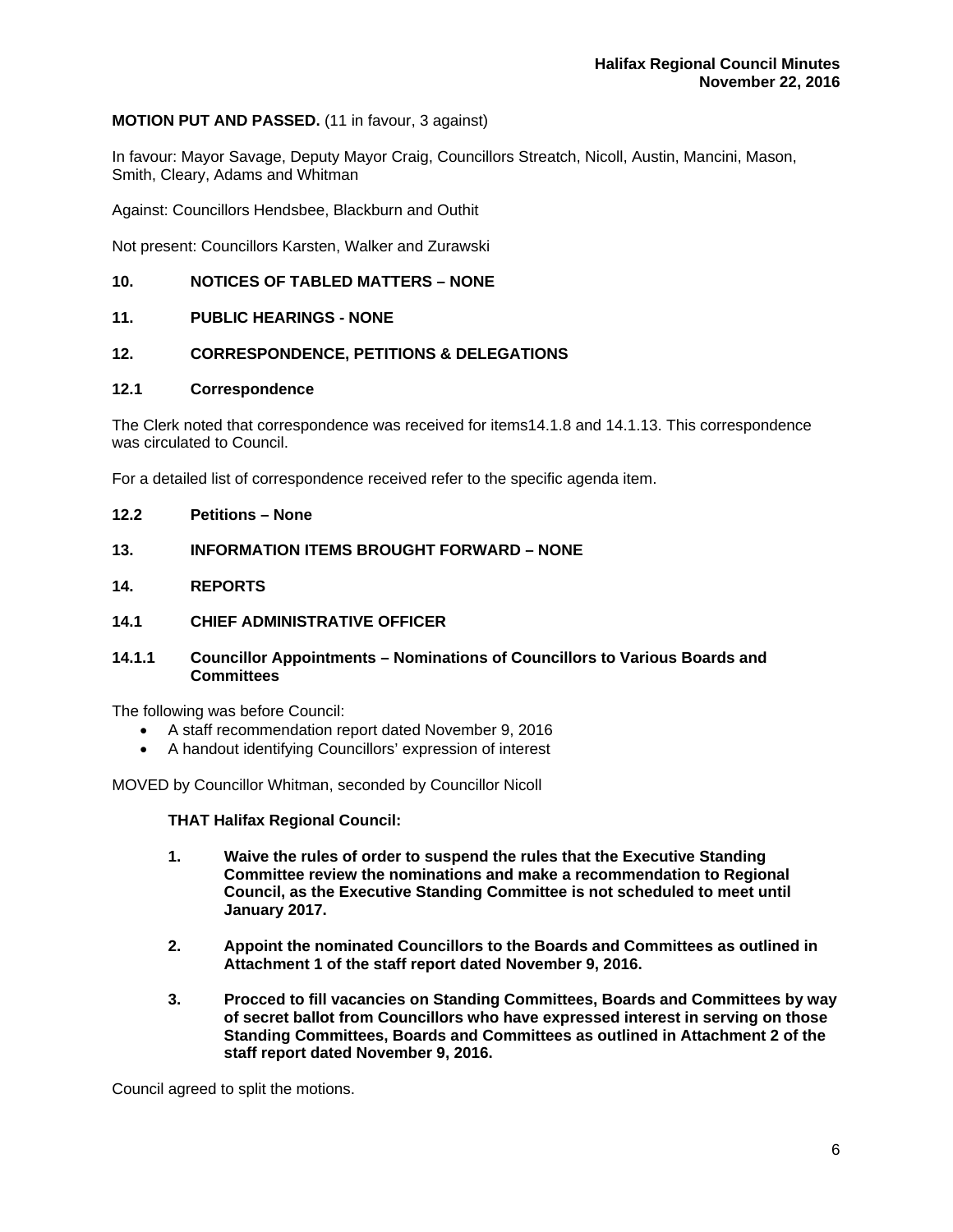MOVED by Councillor Whitman, seconded by Councillor Nicoll

# **THAT Halifax Regional Council:**

**1. Waive the rules of order to suspend the rules that the Executive Standing Committee review the nominations and make a recommendation to Regional Council, as the Executive Standing Committee is not scheduled to meet until January 2017.** 

Two-third majority vote required.

# **MOTION PUT AND PASSED UNANIMOUSLY.**

Not present: Councillors Karsten, Walker and Zurawski

MOVED by Councillor Whitman, seconded by Councillor Nicoll

# **THAT Halifax Regional Council:**

- **2. Appoint the nominated Councillors to the Boards and Committees as outlined in Attachment 1 of the staff report dated November 9, 2016:** 
	- **Alderney Landing: Councillor Austin**
	- **Community Monitoring Committee: Councillors Adams and Zurawski**
	- **HRM Chain of Lakes Trails Association: Councillors Cleary and Walker**
	- **Community Design Advisory Committee: Councillors Austin, Mason and Smith**
	- **Cole Harbour Place: Councillor Nicoll**
	- **Dartmouth Sportsplex: Councillor Austin**
	- **Shubenacadie Canal Commission: Councillors Mancini and Zurawski**
	- **Districts 7 & 8 PAC: Councillors Mason and Smith**
	- **Point Pleasant Park Advisory Committee: Councillor Mason**
	- **North West PAC: Councillors Blackburn and Outhit**
	- **St. Margaret's Bay Coastal PAC: Councillor Whitman**
	- **Appeals: Councillors Hendsbee, Austin, Streatch, Blackburn, Walker and Adams**
	- **Audit & Finance: Councillors Karsten, Walker and Whitman (Community Council appointments); Councillors Nicoll, Adams and Craig (Members at Large appointments)**

Councillor Austin explained that he had spoken with Councillor Zurawski and requested a friendly amendment to Attachment 1 to replace Councillor Zurawski's name with his for the Subenacadie Canal Commission, to which Council agreed.

The motion before Council now reads:

MOVED by Councillor Whitman, seconded by Councillor Nicoll

# **THAT Halifax Regional Council:**

- **2. Appoint the nominated Councillors to the Boards and Committees as outlined in Attachment 1 of the staff report dated November 9, 2016:**
	- **Alderney Landing: Councillor Austin**
	- **Community Monitoring Committee: Councillors Adams and Zurawski**
	- **HRM Chain of Lakes Trails Association: Councillors Cleary and Walker**
	- **Community Design Advisory Committee: Councillors Austin, Mason and Smith**
	- **Cole Harbour Place: Councillor Nicoll**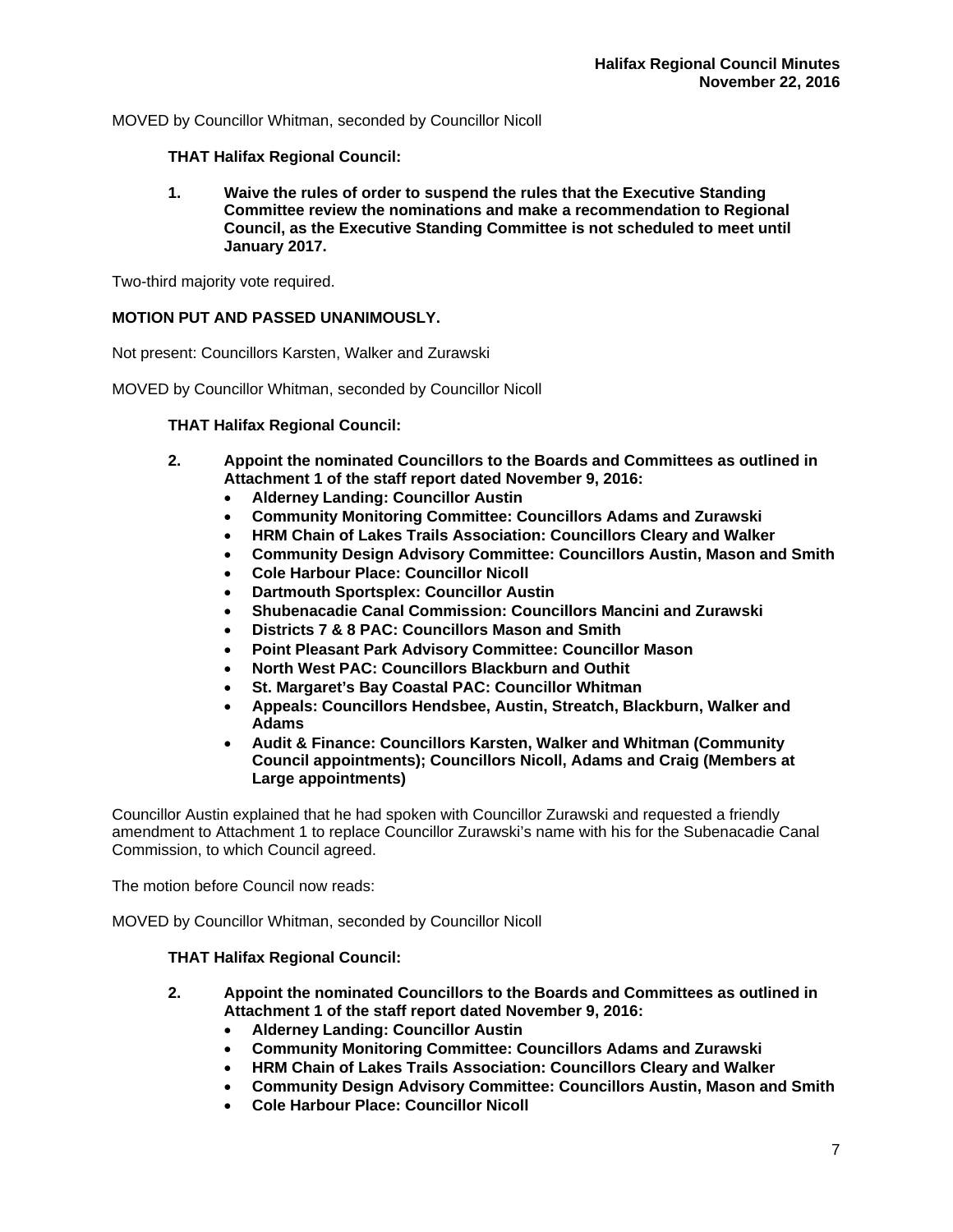- **Dartmouth Sportsplex: Councillor Austin**
- **Shubenacadie Canal Commission: Councillors Mancini and Austin**
- **Districts 7 & 8 PAC: Councillors Mason and Smith**
- **Point Pleasant Park Advisory Committee: Councillor Mason**
- **North West PAC: Councillors Blackburn and Outhit**
- **St. Margaret's Bay Coastal PAC: Councillor Whitman**
- **Appeals: Councillors Hendsbee, Austin, Streatch, Blackburn, Walker and Adams**
- **Audit & Finance: Councillors Karsten, Walker and Whitman (Community Council appointments); Councillors Nicoll, Adams and Craig (Members at Large appointments)**

# **MOTION PUT AND PASSED UNANIMOSULY.**

Not present: Councillors Karsten, Walker and Zurawski

MOVED by Councillor Whitman, seconded by Councillor Nicoll

# **THAT Halifax Regional Council:**

**3. Procced to fill vacancies on Standing Committees, Boards and Committees by way of secret ballot from Councillors who have expressed interest in serving on those Standing Committees, Boards and Committees as outlined in Attachment 2 of the staff report dated November 9, 2016.**

The slate of Councillors for Community Planning & Economic Development Standing Committee was considered at this time.

A vote was taken by secret ballot.

# **Councillors Mason, Hendsbee and Outhit were appointed Members at Large to the Community Planning & Economic Development Standing Committee.**

The slate of Councillors for Environment & Sustainability Standing Committee was considered at this time.

Councillors Smith, Adams, Austin, Hendsbee and Mason removed their name from the slate.

# **Councillors Streatch, Karsten and Cleary were appointed Members at Large to the Environment & Sustainability Standing Committee.**

The slate of Councillors for Transportation Standing Committee was considered at this time.

Councillors Hendsbee, Adams, Blackburn, Craig, Karsten and Austin removed their name from the slate.

A vote was taken by secret ballot.

# **Councillors Smith, Mason and Mancini were appointed Members at Large for the Transportation Standing Committee.**

Council recessed at 12:01 and reconvened at 1:00 p.m.

Item 14.1.1 was completed later in the meeting, see page 11

Item 14.1.8 was addressed at this time.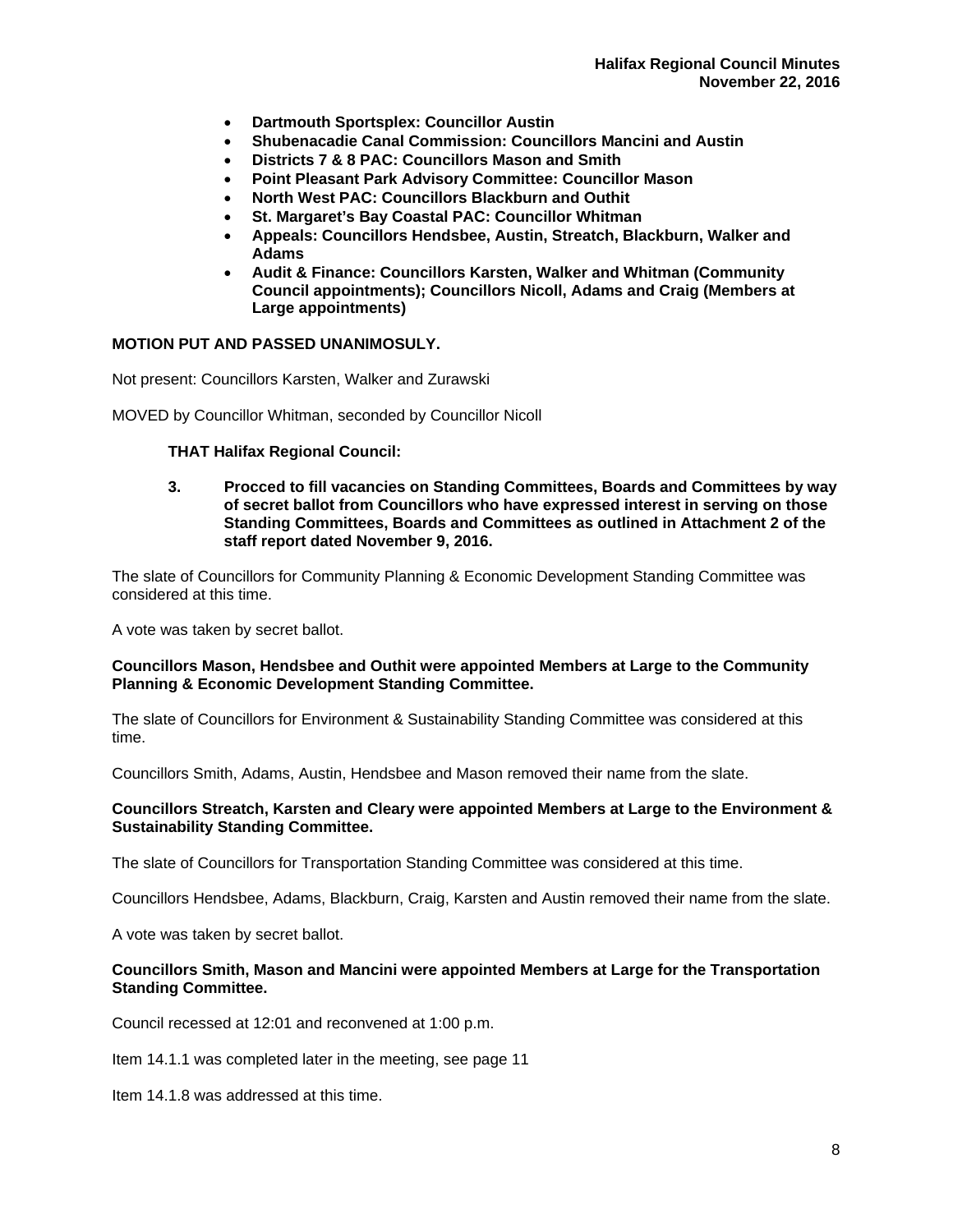# **14.1.8 Amendments to the Regional Municipal Planning Strategy and Community Land Use By-laws Regarding the Development of 10 hectare (25 acre) lots**

The following was before Council:

- A staff recommendation report dated October 26, 2016
- Handout from regarding proposed amendments to Schedule E and F
- Staff presentation dated November 22, 2016
- Correspondence from George Hommoen, Scott W. Rowlings, Andrew Robbins, Laura Masching

MOVED by Councillor Hendsbee, seconded by Councillor Whitman

**THAT Halifax Regional Council give first reading to consider the proposed amendments to the Regional Municipal Planning Strategy and applicable community land use by-laws, as set out in Attachments A and B of the staff report dated October 26, 2016, to allow residential development on lots created though the** *HRM Charter* **10 hectare subdivision approval exemption and do not meet land use by-law requirements for road frontage and schedule a public hearing.** 

Mr. Ben Sivak, Major Projects Planner gave an overview of the proposed amendments to the Regional Municipal Planning Strategy (MPS) and applicable community land use by-laws. A copy of the presentation is on file.

In response to questions raised, Mr. Bob Bjerke, Director, Planning & Development provided the following clarification:

- the intent of the amendments is to focus on the areas where permits were previously issued in error but, where there are other options for development as outlined in each of the community land use by-laws
- specifications for rural roads and private roads was not within the scope for staff to look at under these amendments

MOVED by Councillor Adams, seconded by Councillor Whitman

**THAT Halifax Regional Council further amend the proposed amendments to the Planning District 5 (Chebucto Peninsula) Land Use By-law, as contained in Attachment B, to add the following lands in Ketch Harbour identified as Property Identification Numbers 00391458, 41311267, 4132870, 41328196 and 41328220 within Schedule E.** 

# **MOTION TO AMEND PUT AND PASSED.** (10 in favour, 5 against)

In favour: Deputy Mayor Craig, Councillors Streatch, Hendsbee, Nicoll, Mancini, Cleary, Adams, Zurawski, Whitman and Outhit

Against: Mayor Savage, Councillors Austin, Mason, Smith and Blackburn

Not present: Councillors Karsten and Walker

The motion before Council now reads:

MOVED by Councillor Hendsbee, seconded by Councillor Whitman

**THAT Halifax Regional Council give first reading to consider the proposed amendments to the Regional Municipal Planning Strategy (MPS) and applicable community land use bylaws, as set out in Attachments A and B of the staff report dated October 26, 2016, to allow residential development on lots created though the HRM Charter 10 hectare subdivision**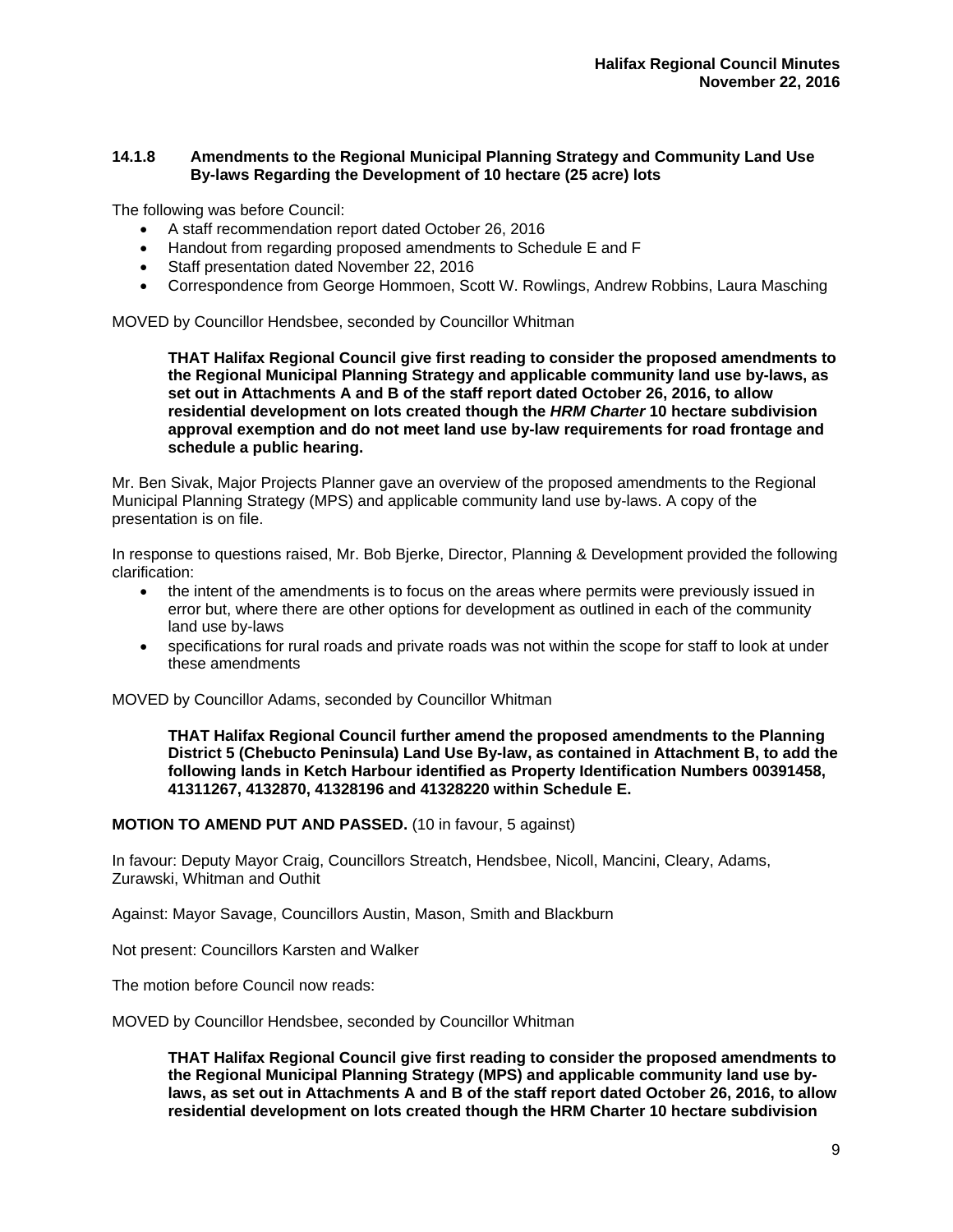**approval exemption and do not meet land use by-law requirements for road frontage and schedule a public hearing, with a further amendment that the proposed amendments to the Planning District 5 (Chebucto Peninsula) Land Use By-law, as contained in Attachment B, to include the following lands in Ketch Harbour identified as Property Identification Numbers 00391458, 41311267, 41328170, 41328196 and 41328220 within Schedule E.** 

The discussion ensued and it was MOVED by Councillor Hendsbee, seconded by Councillor Streatch

**That Halifax Regional Council further amend the proposed amendments to the Eastern Shore (West) Land Use By-law, as contained in Attachment B, as follows:** 

- **1. by adding PID 40029225 (and any other specific properties Council wishes to include) within the shaded area shown on Schedule D;**
- **2. by striking out clause 1(b) of the Shared Private Driveway Standards in the circulated copy of Schedule E; and**
- **3. by adding sub-clause iiia of clause e of section 4.4, following sub-clause iii and before sub-clause iv, as shown below:** 
	- **iiia. For properties accessed by the shared private driveway known as Moser Head Road, Subsection iii of this section shall come into force on January 1, 2022.**

Councillor Hendsbee explained that the January 1, 2022 timeframe gives Moser Head Road residents time to build up the old road right-of-way and meet the requirements of the by-law. He also asked for the inclusion of East Petpeswick Hills concept plan in the by-law; as per the wording of the first amendment: *and any other specific properties Council wishes to include within the shaded area shown on Schedule D*.

Mr. Bjerke advised that it was unclear at this time how the inclusion of East Petpeswick Hills would be assessed. Ms. Karen Brown, Acting Municipal Solicitor advised that Councillor Hendsbee could request a supplementary staff report to consider the inclusion of this area.

Members expressed concern with moving forward on the amendment without staff having time to analyse them prior to the public hearing to determine if they are substantive or non-substantive.

# **MOTION TO AMEND PUT AND DEFEATED.** (5 in favour, 10 against)

In favour: Mayor Savage, Councillors Streatch, Hendsbee, Adams and Whitman

Against: Deputy Mayor Craig, Councillors Nicoll, Austin, Mancini, Mason, Smith, Cleary, Zurawski, Blackburn and Outhit

Not present: Councillors Karsten and Walker

The motion before Council reads:

MOVED by Councillor Hendsbee, seconded by Councillor Whitman

**THAT Halifax Regional Council give first reading to consider the proposed amendments to the Regional Municipal Planning Strategy (MPS) and applicable community land use bylaws, as set out in Attachments A and B of the staff report dated October 26, 2016, to allow residential development on lots created though the HRM Charter 10 hectare subdivision approval exemption and do not meet land use by-law requirements for road frontage and schedule a public hearing, with a further amendment that the proposed amendments to the Planning District 5 (Chebucto Peninsula) Land Use By-law, as contained in Attachment**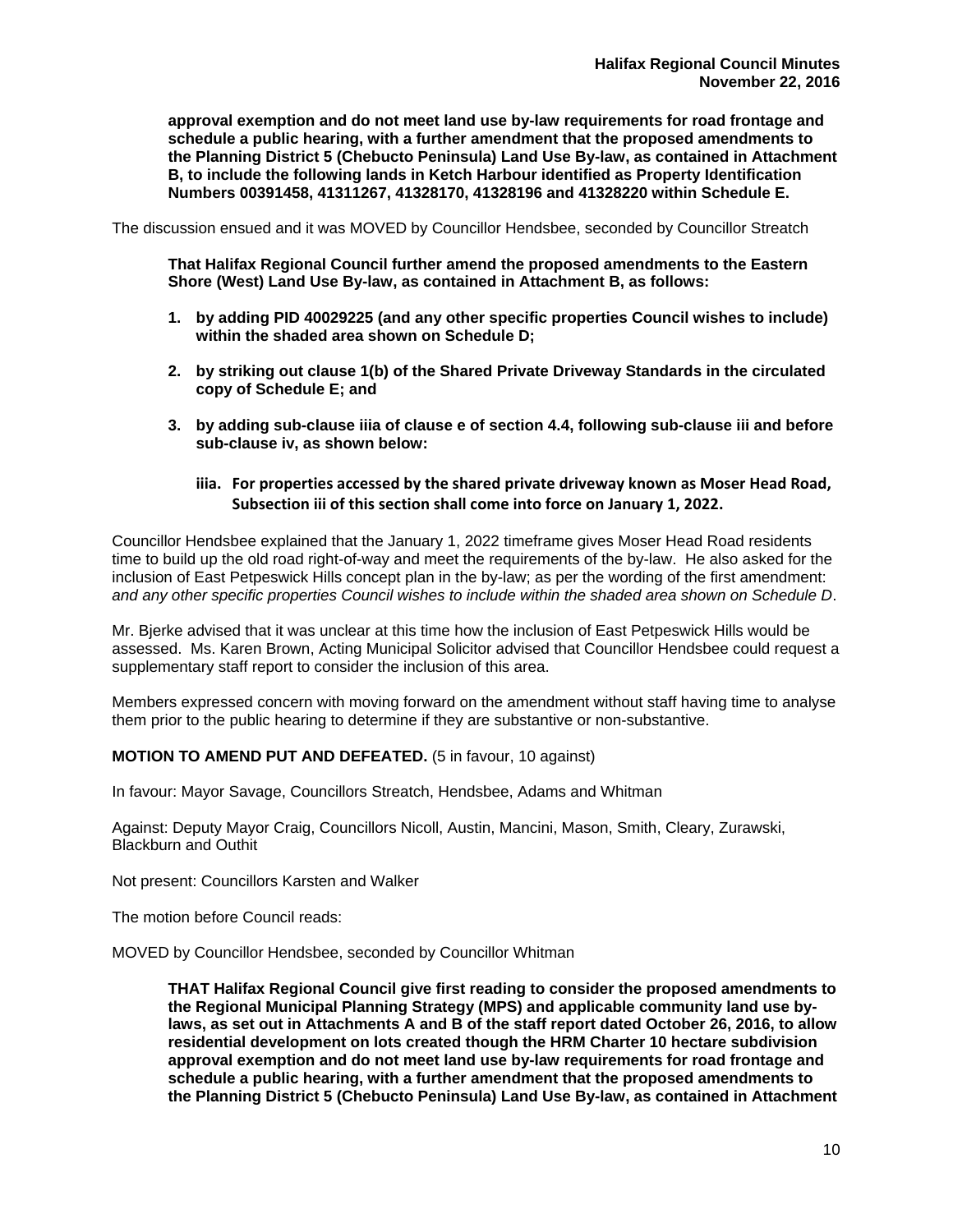#### **B, to include the following lands in Ketch Harbour identified as Property Identification Numbers 00391458, 41311267, 41328170, 41328196 and 41328220 within Schedule E.**

In response to a question raised, Ms. Sherryll Murphy, Deputy Municipal Clerk clarified that the correspondence received to date would not be part of the submissions for the public hearing.

# **MOTION AS AMENDED PUT AND PASSED.** (14 in favour, 1 against)

In favour: Mayor Savage, Deputy Mayor Craig, Councillors Streatch, Hendsbee, Nicoll, Austin, Mancini, Mason, Smith, Cleary, Adams, Whitman, Blackburn and Outhit

Against: Councillor Zurawski

Not present: Councillors Karsten and Walker

MOVED by Councillor Hendsbee, seconded by Councillor Whitman

# **THAT Halifax Regional Council request a supplementary report based on proposed amendments circulated at the November 22, 2016 Council session and the correspondence submitted to date.**

**MOTION PUT AND PASSED.** (14 in favour, 1 against)

In favour: Mayor Savage, Deputy Mayor Craig, Councillors Streatch, Hendsbee, Nicoll, Austin, Mancini, Mason, Smith, Cleary, Adams, Whitman, Blackburn and Outhit

Against: Councillor Zurawski

Not present: Councillors Karsten and Walker

Council resumed their discussion of Item 14.1.1 at this time.

#### **14.1.1 Councillor Appointments – Nominations of Councillors to Various Boards and Committees**

The motion before Council reads:

MOVED by Councillor Whitman, seconded by Councillor Nicoll

# **THAT Halifax Regional Council:**

- **3. Procced to fill vacancies on Standing Committees, Boards and Committees by way of Secret ballot from Councillors who have expressed interest in serving on those Standing Committees, Boards and Committees as outlined in Attachment 2 of the staff report dated November 9, 2016:** 
	- **Community Planning & Economic Development Standing Committee: Councillors Austin, Smith and Craig (Community Council appointments) and Councillors Mason, Hendsbee and Outhit (Member at Large appointments)**
	- **Environment & Sustainability Standing Committee: Councillors Mancini, Zurawski, and Blackburn (Community Council appointments) and Councillors Streatch, Karsten and Cleary (Members at Large)**
	- **Transportation Standing Committee: Councillors Nicoll, Cleary and Outhit (Community Council appointments) and Councillors Smith, Mason and Mancini (Member at Large appointment)**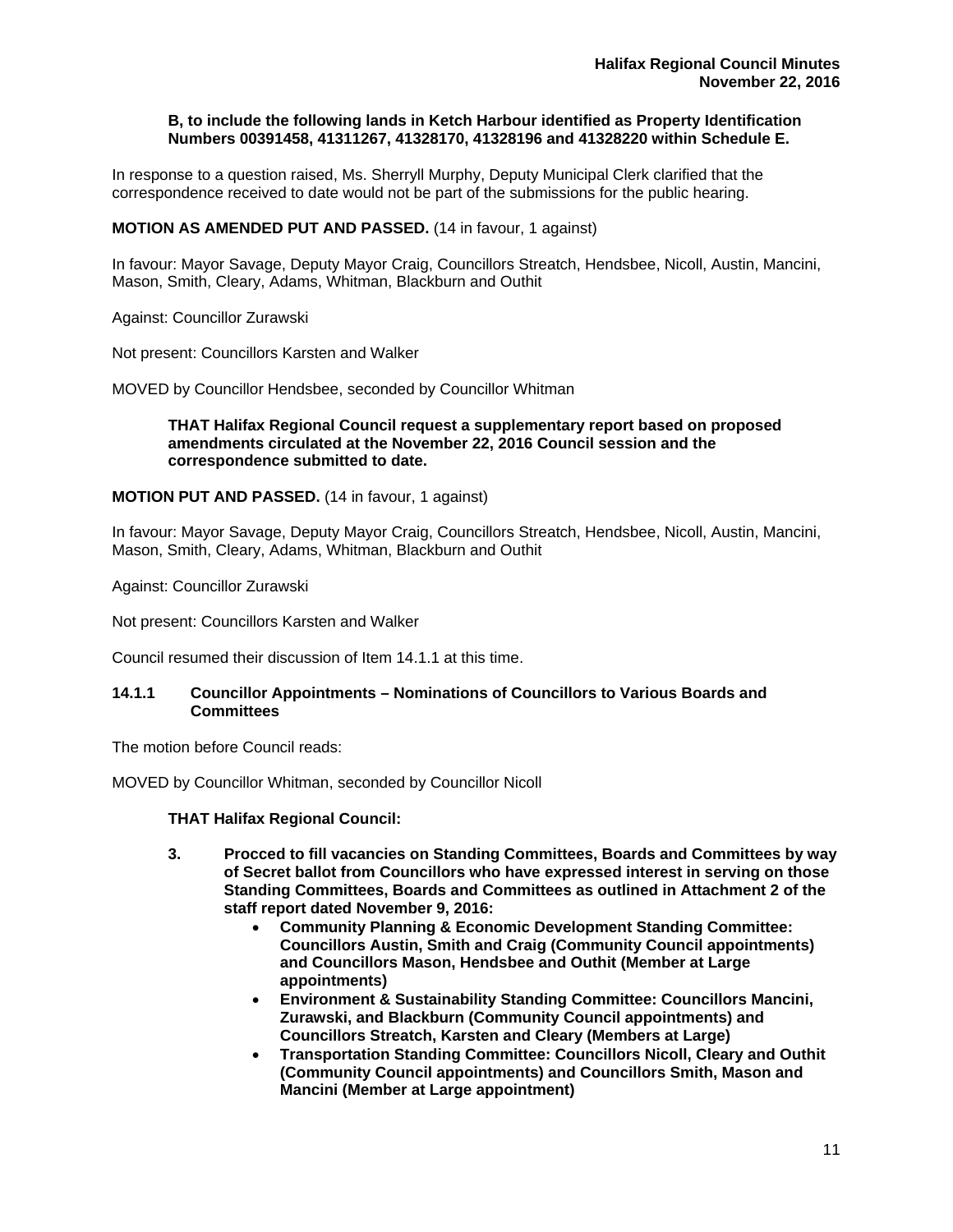The slate of Councillors for the Heritage Advisory Committee was considered at this time.

Councillor Mason removed his name from the slate.

# **Councillors Hendsbee and Zurawski were appointed Members at Large of the Heritage Advisory Committee**.

The slate of Councillors for the Halifax Library Board was considered at this time.

Councillors Zurawski and Mason removed their name from the slate.

A vote was taken by secret ballot.

# **Councillors Blackburn and Austin were appointed Members at Large to the Halifax Regional Library Board.**

# **Councillor Whitman added his name to the slate for Community Monitoring Committee and was appointed as Member at Large.**

The slate of Councillors for the Diverse Voices for Changes Local Working Group was considered at this time.

Councillors Hendsbee, Mason, Nicoll and Zurawski removed their name from the slate.

# **Councillor Blackburn was appointed Member at Large to the Diverse Voices for Changes Local Working Group**.

The slate of Councillors for the Halifax Form Community Association was considered at this time.

Councillor Adams removed his name from the slate.

A vote was taken by secret ballot.

# **Councillor Smith was appointed Member at Large to the Halifax Forum Community Association.**

The slate of Councillors for Canada Games Centre was considered at this time.

Councillors Adams and Walker removed their name from the slate.

# **Councillor Zurawski was appointed Member at Large to the Canada Games Centre.**

The slate of Councillors for the Board of Police Commissioners was considered at this time.

Councillor Blackburn removed her name from the slate.

A vote was taken by secret ballot.

# **Deputy Mayor Craig and Councillors Mason and Mancini were appointed Members at Large to the Board of Police Commissionaires.**

The motion before Council now reads:

MOVED by Councillor Whitman, seconded by Councillor Nicoll

# **THAT Halifax Regional Council:**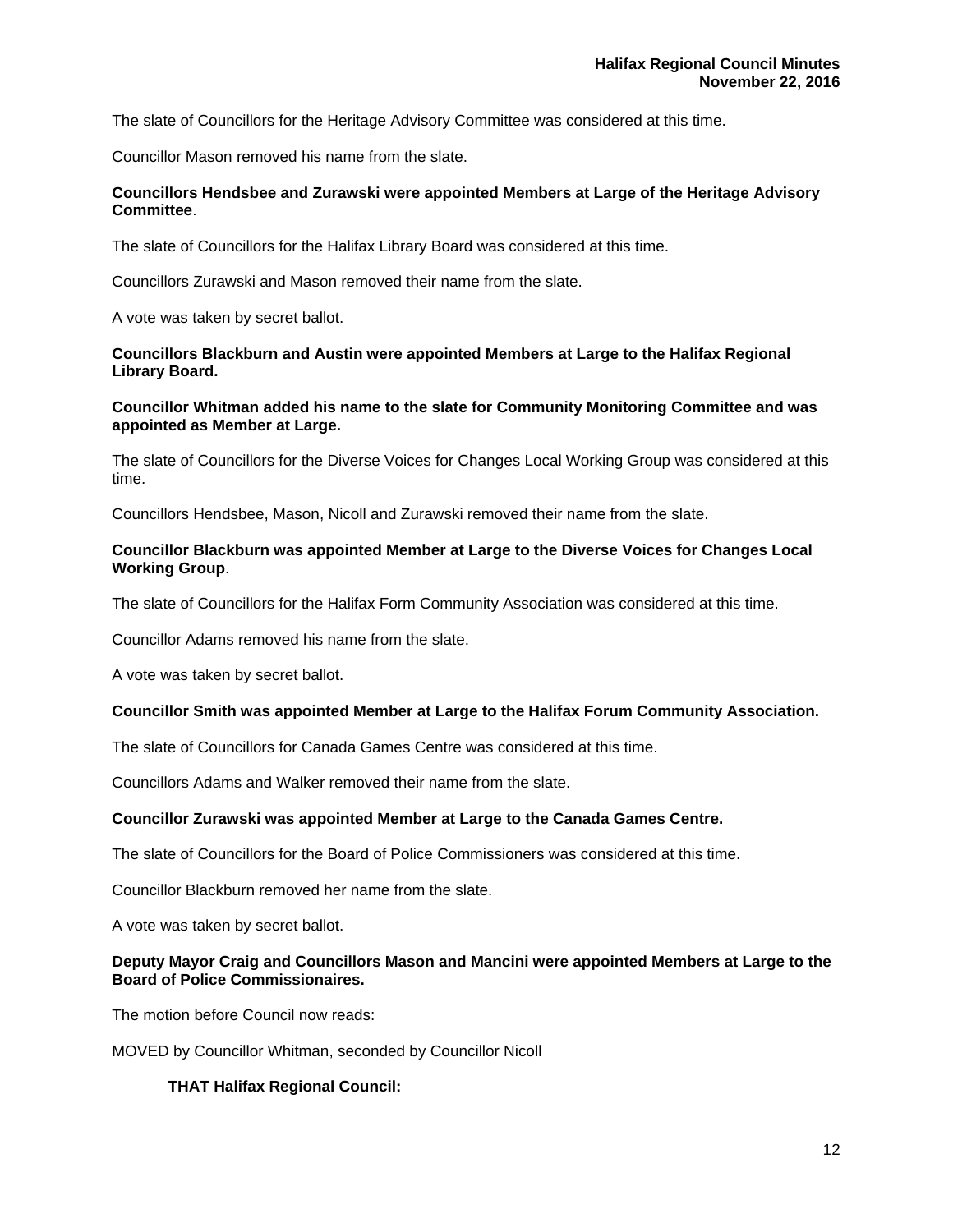- **3. Procced to fill vacancies on Standing Committees, Boards and Committees by way of secret ballot from Councillors who have expressed interest in serving on those Standing Committees, Boards and Committees as outlined in Attachment 2 of the staff report dated November 9, 2016:** 
	- **Community Planning & Economic Development Standing Committee: Councillors Austin, Smith and Deputy Mayor Craig (Community Council appointments) and Councillors Mason, Hendsbee and Outhit (Member at Large appointments)**
	- **Environment & Sustainability Standing Committee: Councillors Mancini, Zurawski, and Blackburn (Community Council appointments) and Councillors Streatch, Karsten and Cleary (Member at Large appointments)**
	- **Transportation Standing Committee: Councillors Nicoll, Cleary and Outhit (Community Council appointments) and Councillors Smith, Mason and Mancini (Member at Large appointment)**
	- **Heritage Advisory Committee: Councillors Hendsbee and Zurawski (Member at Large appointments)**
	- **Halifax Regional Library Board: Councillors Blackburn and Austin (Member at Large appointments)**
	- **Community Monitoring Committee: Councillor Whitman (Member at Large appointment)**
	- **Diverse Voices for Changes Local Working Group: Councillor Blackburn (Member at Large appointment)**
	- **Halifax Forum Community Association: Councillor Smith (Member at Large appointment)**
	- **Canada Games Centre: Councillor Zurawski (Member at Large appointment)**
	- **Board of Police Commissionaires: Deputy Mayor Craig and Councillors Mason and Mancini (Member at Large appointments)**

Mr. Kevin Arjoon, Municipal Clerk, advised that appointments to the Halifax Bridge Commission would be dealt with by Regional Council on December 13, 2016 and appointments to the Halifax Water Commission would be dealt with in January, 2017. He noted that current members on those Committees will continue to serve until these appointments are made.

# **MOTION PUT AND PASSED UNANIMOUSLY.**

Not present: Councillors Karsten and Walker

# **14.1.2 Award – Quotation No. 16-107, Purchase of three (3) Fire Quint Apparatus**

The following was before Council:

A staff recommendation report dated October 24, 2016

MOVED by Councillor Whitman, seconded by Councillor Mancini

**THAT Halifax Regional Council award Tender 16-107 for three (3) Fire Quint Apparatus vehicles to Mic Mac Fire & Safety LTD, the lowest bidder meeting specifications, for \$3,390,283 (net HST included) with funding from Project Account No. CVJ01088 - Fire Apparatus Replacement, as outlined in the Financial Implications section of the staff report dated October 24, 2016.** 

# **MOTION PUT AND PASSED UNANIMOUSLY.**

Not present: Councillors Karsten and Walker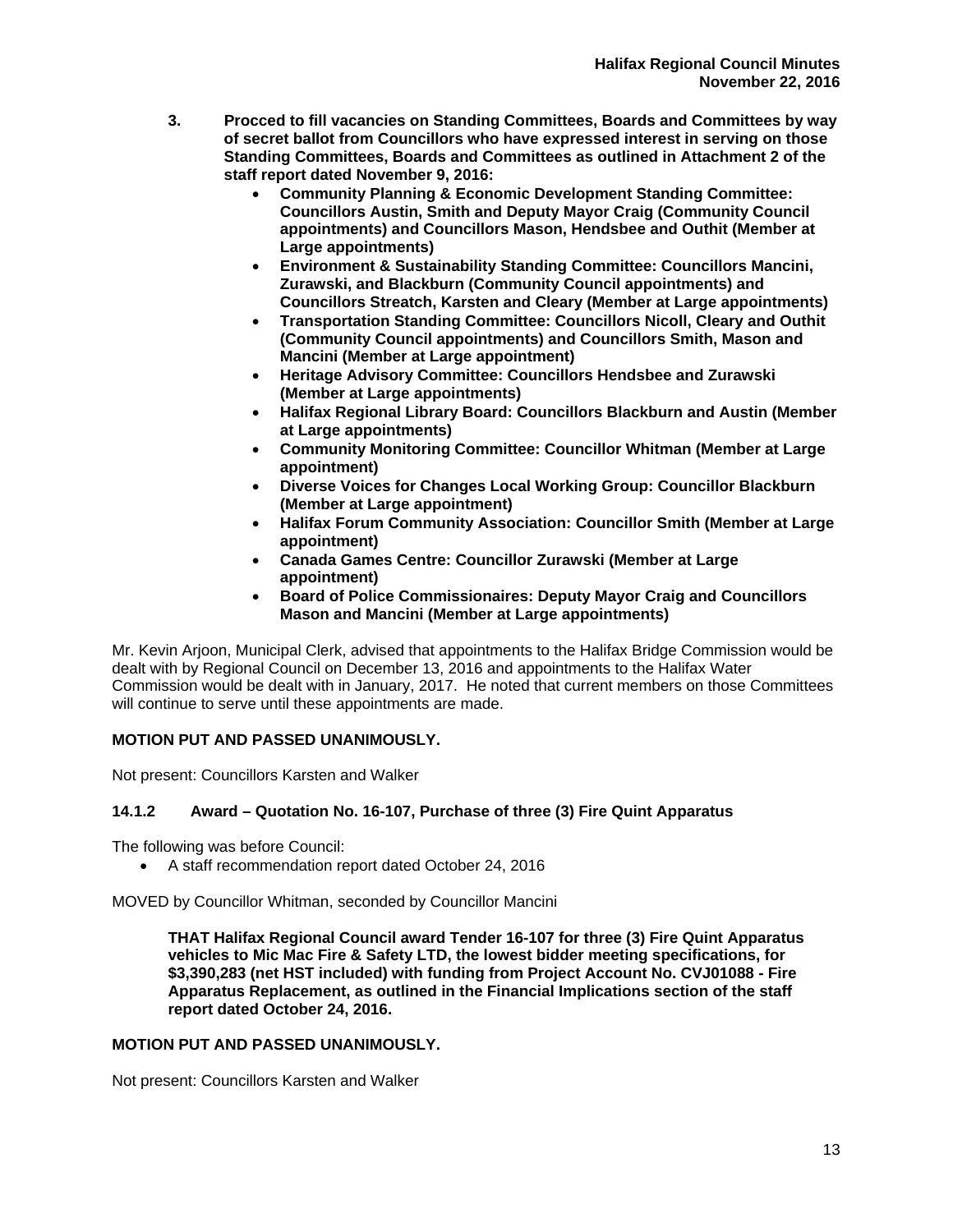# **14.1.3 Administrative Order 50 – Disposal of Surplus Real Property – Package 05.16**

The following was before Council:

A staff recommendation report dated September 26, 2016

MOVED by Councillor Mason, seconded by Deputy Mayor Craig

# **THAT Halifax Regional Council:**

- **1. Declare the properties contained in Attachments B, C and D of the staff report dated September 26, 2016, as surplus to municipal purposes; and**
- **2. Categorize the properties declared surplus within the staff report dated September 26, 2016 as specified in Attachments B, C and D for the purposes of Administrative Order 50, Respecting the Disposal of Surplus Real Property.**

MOVED by Councillor Austin, seconded by Councillor Mancini

# **THAT Attachment B Ordinary Properties be amended to delete 3 North Street, Dartmouth.**

Councillor Austin explained that it would be premature to sell the property at this time, as it is part of the lands being considered as a possible route to connect Shore Road to the Alderney Trail.

# **MOTION TO AMEND PUT AND PASSED UNANIMOUSLY.**

Not present: Councillors Karsten and Walker

MOVED by Councillor Austin, seconded by Councillor Nicoll

# **THAT Halifax Regional Council direct staff that an equivalent amount of money as realized from the sale of the properties located at PID 40506875 & PID 40938110, North Street Dartmouth, be deposited to Q606 Strategic Capital Reserve, to be committed against Reserve Q526 to be contribute toward the establishment of a municipal museum in Dartmouth as part of a cultural cluster.**

Members spoke to past sales of lands and using the funds in the community. It was proposed that this matter be referred to staff for a report to consider the feasibility of the subject properties being a potential site for a municipal museum and to investigate whether transferring money realized from the potential sale from the subject properties should be deposited to Q606 Strategic Capital Reserve, and subsequently committed against Reserve Q526 to contribute toward the establishment of a municipal museum in Dartmouth as part of a cultural cluster. Councillors Austin and Nicoll agreed to this proposal.

The motion before Council now reads:

MOVED by Councillor Austin, seconded by Councillor Nicoll

**THAT Attachment B Ordinary Properties be further amended to remove PID 40506875 & PID 40938110, North Street at this time, and that staff be directed to prepare a report regarding the feasibility of the subject properties being a potential site for a municipal museum and to investigate whether transferring money realized from the potential sale from the subject properties should be deposited to Q606 Strategic Capital Reserve, and subsequently committed against Reserve Q526 to be contribute toward the establishment of a municipal museum in Dartmouth as part of a cultural cluster.** 

Staff was asked to look at the implications of funding these types of projects in the future.

# **MOTION TO AMEND PUT AND PASSED UNANIMOUSLY.**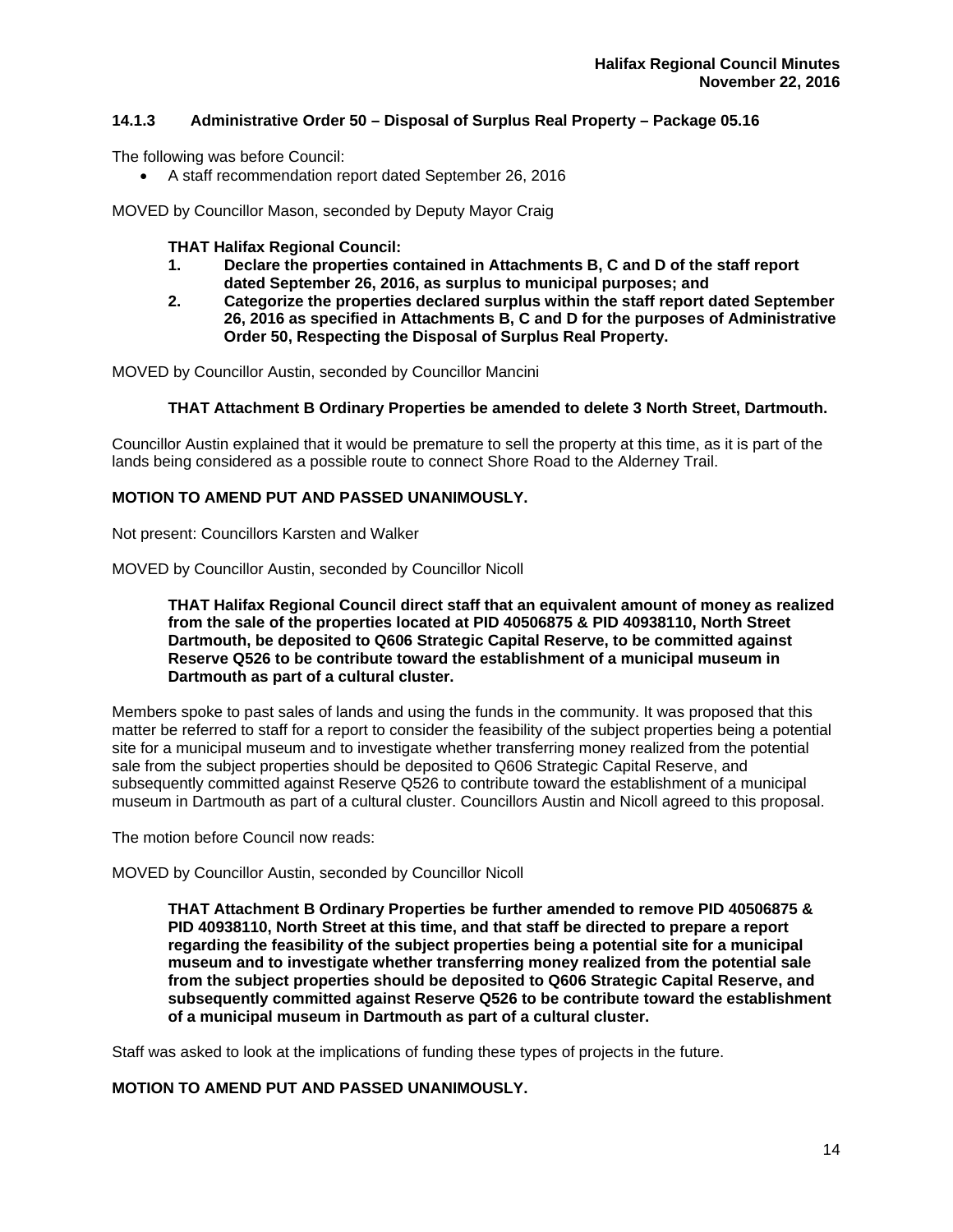Not present: Councillors Karsten and Walker

The Motion before Council now reads:

MOVED by Councillor Mason, seconded by Deputy Mayor Craig

# **THAT Halifax Regional Council:**

- **1. Declare the properties contained in Attachments B (as amended), C and D of the staff report dated September 26, 2016, as surplus to municipal purposes; and**
- **2. Categorize the properties declared surplus within the staff report dated September 26, 2016 as specified in Attachments B (as amended), C and D for the purposes of Administrative Order 50, respecting the Disposal of Surplus Real Property.**

Staff responded to further questions of clarification.

# **MOTION PUT AND PASSED UNANIMOUSLY.**

Not present: Councillors Karsten and Walker

# **14.1.4 Proposed Amendments to Administrative Order 29, Respecting HRM Civic Addressing Policies – Case CA0108 – Street Naming from June 1 – July 31, 2016**

The following was before Council:

A motion memo for Regional Council's consideration on

A staff recommendation report dated September 16, 2016

MOVED by Councillor Mancini, seconded by Councillor Whitman

**THAT Halifax Regional Council adopt the proposed amendments to Administrative Order 29 Respecting HRM Civic Addressing Policies as set out in Attachment A of the staff report dated September 16, 2016 in order to approve the naming of eight new public streets and three new private lanes as identified in Attachment B and Maps 1-4 of the staff report dated September 16, 2016.** 

# **MOTION PUT AND PASSED UNANIMOUSLY.**

Not present: Councillors Karsten, Mason, Walker and Outhit

# **14.1.5 Lease Renewal for the Woodside ball fields and the Dartmouth Lawn Bowls Club, Pleasant Street, Dartmouth**

The following was before Council:

A staff recommendation report dated October 25, 2016

MOVED by Councillor Austin, seconded by Councillor Nicoll

**THAT Halifax Regional Council authorize the Mayor and Municipal Clerk to enter into a lease agreement with the Province of Nova Scotia for the Woodside ball fields and the Dartmouth Lawn Bowls Club, known as Lots M-1 and M-4, Pleasant Street, Dartmouth as per the key terms and conditions set out in Table 1 in the discussion section of the staff report dated October 25, 2016.** 

Staff was asked to provide a list of properties the Municipalities leases from the Province.

# **MOTION PUT AND PASSED UNANIMOUSLY.**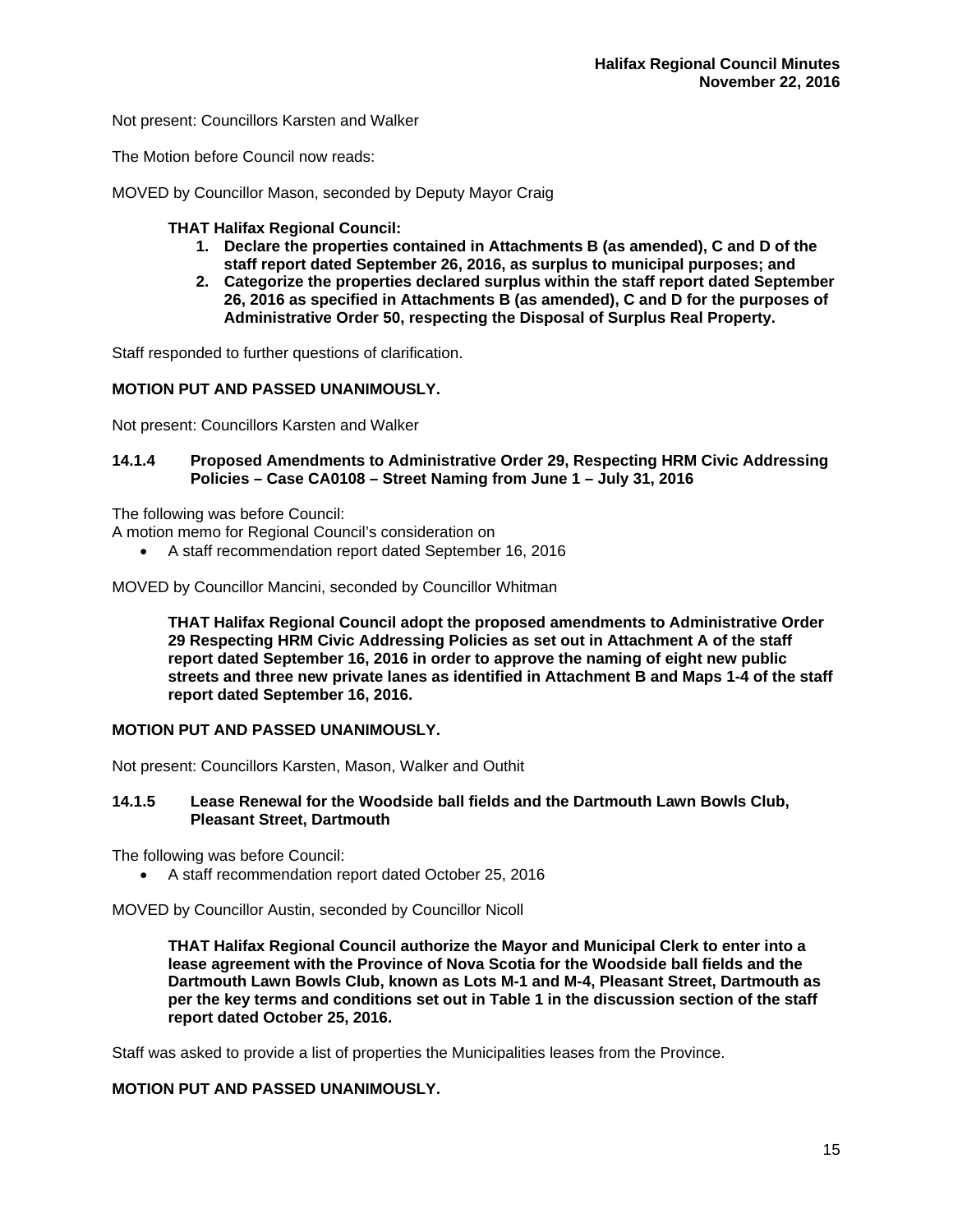Not present: Councillors Karsten, Mason, Walker and Outhit

# **14.1.6 Provincial Contribution Agreement – Bus Replacement Project – Building Canada Fund**

The following was before Council:

A staff recommendation report dated October 17, 2016

MOVED by Deputy Mayor Craig, seconded by Councillor Nicoll

**THAT Halifax Regional Council authorize the Mayor and Municipal Clerk to sign the attached Contribution Agreement (Appendix 1 of the staff report dated October 17, 2016) with the Provincial Minister of Municipal Affairs, to receive funding for a number of bus replacements under the Building Canada Fund.** 

# **MOTION PUT AND PASSED UNANIMOUSLY.**

Not present: Councillors Karsten, Mason and Walker

# **14.1.7 Donation of Decommissioned Buses to Nova Scotia Community College**

The following was before Council:

A staff recommendation report dated October 18, 2016

MOVED by Councillor Nicoll, seconded by Councillor Whitman

**THAT Halifax Regional Council approve the donation of two Halifax Transit buses to Nova Scotia Community College (NSCC).**

# **MOTION PUT AND PASSED UNANIMOUSLY.**

Not present: Councillors Karsten, Mason and Walker

**14.1.8 Amendments to the Regional Municipal Planning Strategy and Community Land Use By-laws Regarding the Development of 10 hectare (25 acre) lots** 

This matter was addressed earlier in the meeting, see page 9.

**14.1.9 Case 20589 – Municipal Planning Strategy (MPS) Amendments to the Musquodoboit Valley/Dutch Settlement Municipal Planning Strategy & Land Use By-Law, and the Halifax Regional Sub-Division By-law to allow the creation of 6 lots with reduced or no Road frontage on the lands of the late Mary Sibley in Meagher's Grant** 

The following was before Council:

A staff recommendation report dated October 17, 2016

MOVED by Councillor Streatch, seconded by Councillor Whitman

# **THAT Halifax Regional Council:**

- **1. Initiate a process to consider amending the Musquodoboit Valley/Dutch Settlement Municipal Planning Strategy and Land Use By-law, and the Halifax Regional Subdivision By-law to allow the creation of 6 lots with reduced or no road frontage on the lands of Lorna Snair situated on Highway 357, in Meagher's Grant; and**
- **2. Follow the public participation program for municipal planning strategy amendments as approved by Regional Council on February 27, 1997.**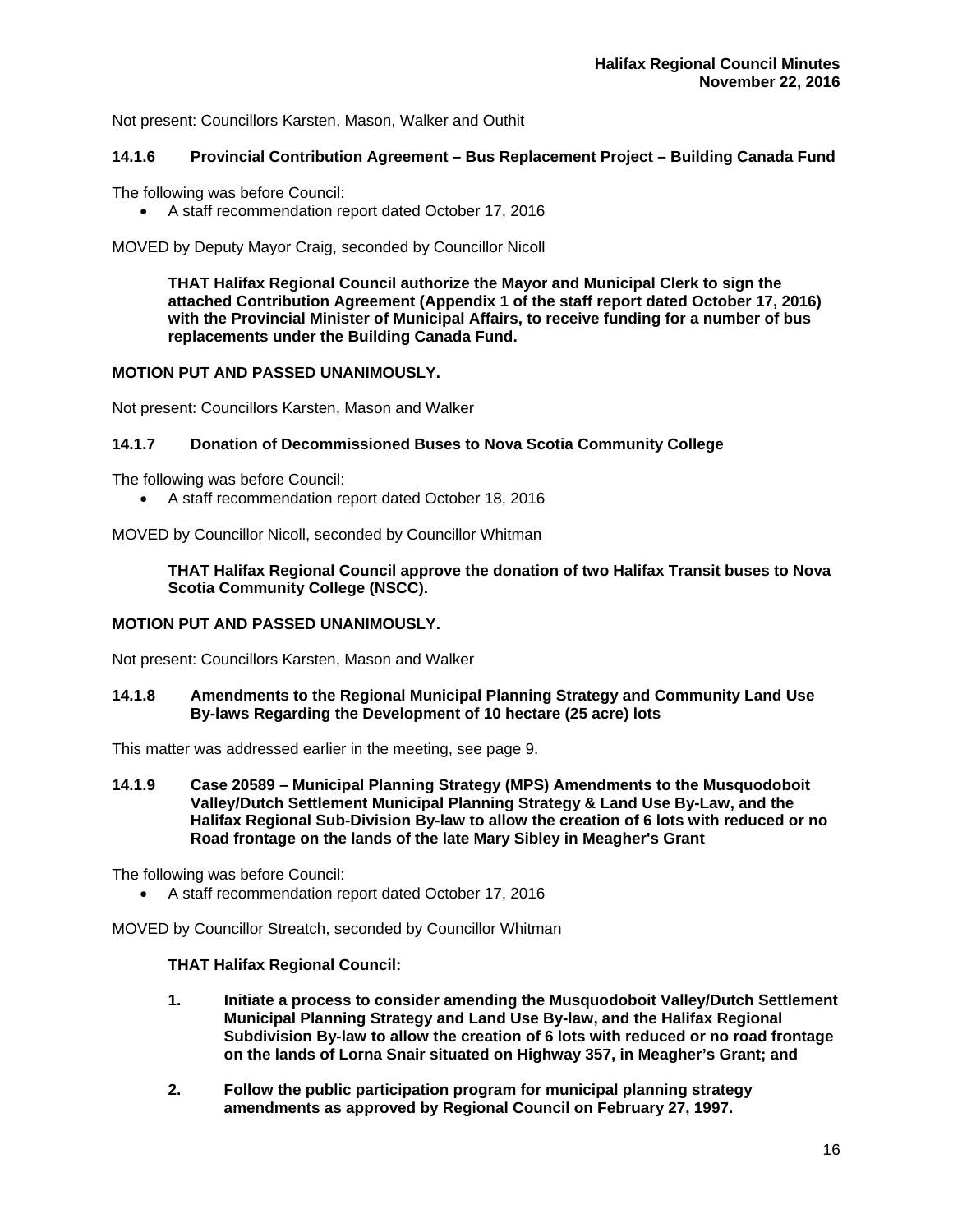Staff responded to questions of initiating the process to consider options around the creation of six (6) lots and frontage requirements.

# **MOTION PUT AND PASSED UNANIMOUSLY.**

Not present: Councillors Karsten and Walker

# **14.1.10 Herring Cove Water Servicing**

The following was before Council:

- A staff recommendation report dated November 10, 2016
- Background material submitted by Councillor Adams entitled: Herring Cove Sewer and Water Project - Costing

MOVED by Councillor Adams, seconded by Councillor Whitman

# **That Halifax Regional Council:**

- **1. Waive the rules of order to suspend the rules that the Audit and Finance Standing Committee approve the staff report dated November 10, 2016 and make a recommendation to Regional Council, as the Audit and Finance Standing Committee is not scheduled to meet until December 2016;**
- **2. Increase the 2016/17 gross capital budget in the amount of \$75,000 for a preliminary design for the Herring Cove Water Servicing Project Phase 2B, with funding as a withdrawal from General Contingency Reserve, Q421 and**
- **3. Authorize a sole source award and reimbursement to the Halifax Regional Water Commission in the amount of \$75,000 for the preliminary design of a revised scope of work for the Herring Cove Water Servicing Project Phase 2B.**

A brief discussion was held with staff providing clarification that Phase 2B was not the final phase and speaking to the agreement with the other levels of government.

Two-third majority vote required.

#### **MOTION PUT AND PASSED UNANIMOUSLY.**

Not present: Councillors Karsten and Walker

Council recessed at 3:12 p.m., and reconvened at 3:33 p.m.

# **14.1.11 WE Day Atlantic 2016 Event Grant**

The following was before Council:

A staff recommendation report dated November 21, 2016

MOVED by Councillor Whitman, seconded by Deputy Mayor Craig

#### **That Halifax Regional Council:**

**1. Waive the Rules of order to suspend the rules that the Audit and Finance Standing Committee approve the staff report dated November 21, 2016, and make a recommendation to Regional Council, as the Audit and Finance Standing Committee is not scheduled to meet until December 2016.**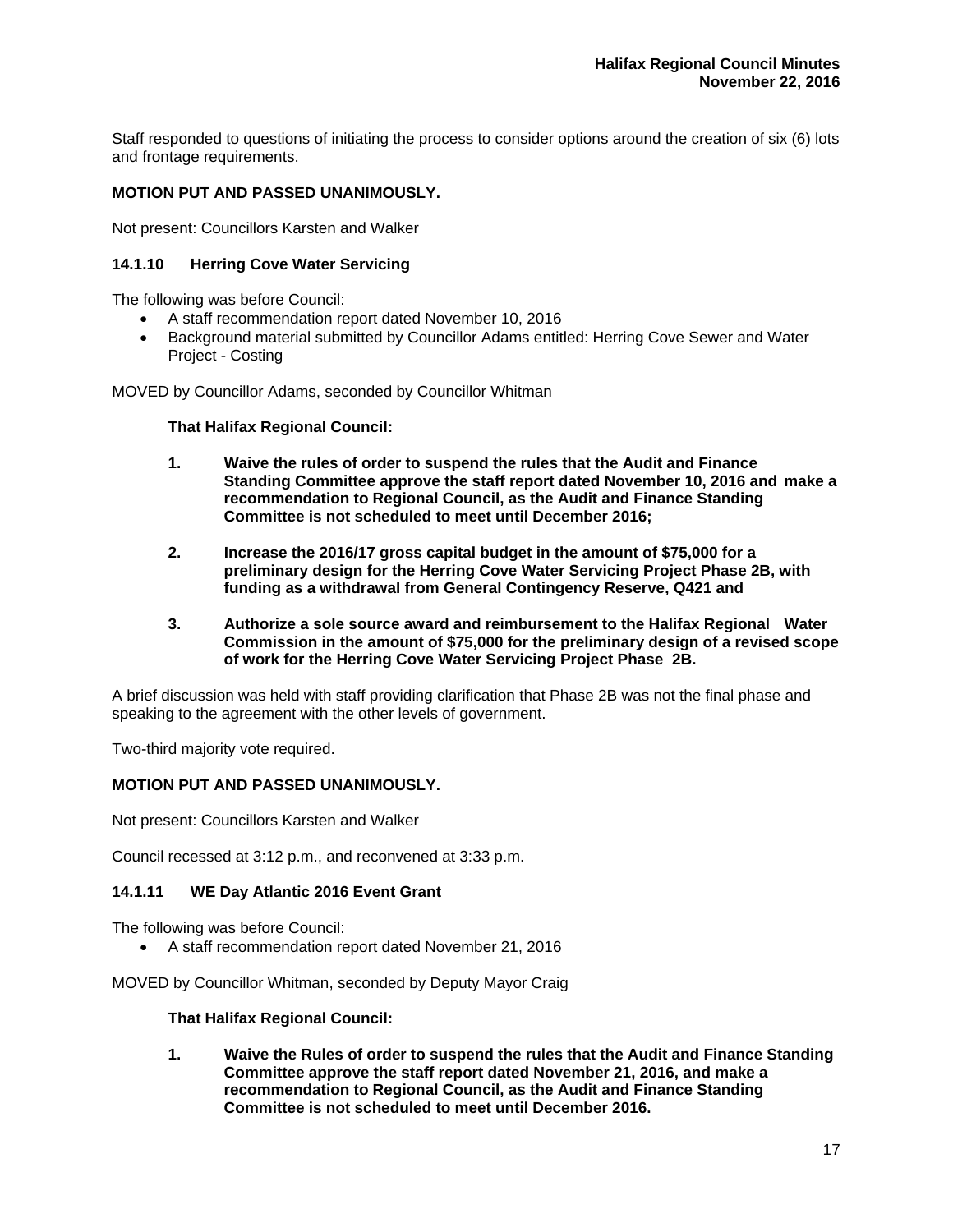- **2. Approve an increase of \$27,500 for the 2016/17 event grant for WE Day Atlantic to be funded from the Community and Events Reserve, Q621; and**
- **3. Direct staff to develop a multi-year, sustainable funding plan to maintain the funding level of \$65,000 in the 2017/18 budget planning process**

A number of members of Council spoke in support of and as to the benefits of WE Day. They also commented on the need for a policy for dealing with requests from community groups and organizations for one time funding exceptions.

Ms. Denise Schofield, Manager, Program Support Services, Parks and Recreation, responded to questions from Council regarding the event, approving funding for the November 2016 event, and developing a multi-year funding plan to support the event.

Two-third majority vote required.

# **MOTION PUT AND PASSED UNANIMOUSLY.**

Not present: Councillors Karsten, Walker, and Zurawski.

#### **14.1.12 Winter Works Recommendations, Improvements and Changes**

The following was before Council:

A staff recommendation report dated November 4, 2016.

MOVED by Councillor Nicoll, seconded by Councillor Mancini

**That Halifax Regional Council direct staff to:** 

- **1. Maintain existing sidewalk standards when current contracts are retendered in April 2017;**
- **2. Consolidate the existing sidewalk contracts from routes to zones mirroring existing streets operation zones;**
- **3. Combine the streets and sidewalks tenders for the areas of Fall River, Windsor Junction, Upper Sackville and Beaver Bank, resulting in one contractor for one geographic zone; and,**
- **4. Improve communications with property owners regarding clearing of property and maintain existing sidewalk service.**

At the request of Council, Mr. Trevor Harvie, Superintendent, Winter Operations, and Ms. Beverley Audet, Manager, Transportation and Public Works, discussed street and sidewalk clearing service standards.

Members of Council commented on a number of concerns and suggested improvements, including:

- That the tender include that contractor equipment be clearly marked with the name of the company carrying out the work, for identification purposes.
- Residents' expectations are that sidewalks will be cleared to pavement.
- Improvements are needed to clearing bus stops and bus shelters.

# **MOTION PUT AND PASSED UNANIMOUSLY.**

Not present: Councillors Karsten, Walker, and Zurawski.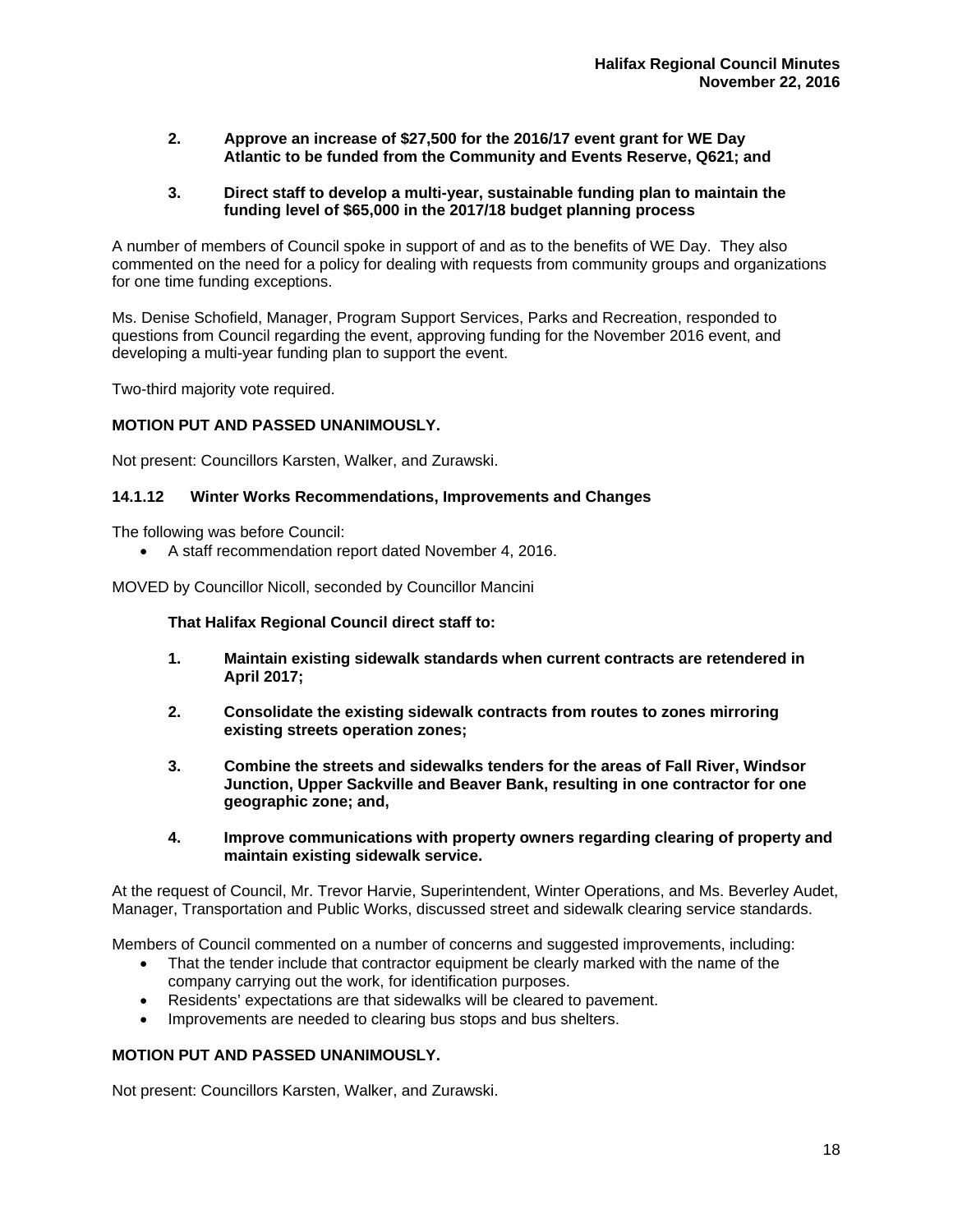# **14.1.13 Halifax Transit Moving Forward Together Plan – Supplementary Report**

The following was before Council:

- A supplementary staff recommendation report dated November 4, 2016
	- Correspondence from Peter Buzek, Jeff Blair, Dan Peterson, Karen Hartlen, Geoffrey Grantham, Wendy Cornwall, Iman Badawi, Stephen Archibald, Ravi Ravindra, Elizabeth McCarthy, Azza Badawi, Anne Gillies, Nathan Brett: Co-Chair of the Purcell's Cove Neighbourhood Committee, Lorraine Field, Lynne Simpson, Mary O'Brien, Lesley Armstrong, Deborah Hall, Reuben Penner, Kathleen Hall, Priest Alexander Treiger, Ksenia Pychko, Nancy Rogers, Leslee Mansour, Allison Graham, Don Hunt, Shelley Joyce, Denys Khaperskyy, Sally Ravindra, Ben Wedge, Alan Ruffman, Frances Dorsey, Nadia MacIntosh, Graziella Grbac, Paul MacKinnon, Tim Rissesco, Bruce Holland, Juanita Spencer, Michelle Champniss, Patricia Cuttell, Karla Nicholson, Angela Mercier, Brigid Garvey, Elena Dancsecs, Luke Pitman, Kim Velcoff, Borgan Hanrahan, Harriet King, Dr. Marilynne Bell, Sharlene and Vince Purcell, Natalia Koutovenko, Maria Koutovenko, Vladidlav Koutovenko, Patricia Cuttell, and Jamal Badawi.
- Staff presentation dated November 22, 2016.

MOVED by Councillor Mancini, seconded by Councillor Nicoll

**1. THAT Halifax Regional Council amend the Moving Forward Together Plan to retain the existing route numbering associated with the communities of North Preston and Cherry Brook, as per item E of the staff report dated November 4, 2016.** 

# **2. Approve the Moving Forward Together Plan as presented at the April 12, 2016 meeting of Regional Council with the inclusion of the change noted above.**

Mr. Dave Reage, Director, Halifax Transit, clarified that the Moving Forward Together Plan was approved by Council in April 2016, and the supplementary report is in response to requests for additional information or consideration made at that time. Mr. Reage reviewed the staff recommendation for each additional information request outlined in the supplementary report.

Councillor Mancini asked that the motion be split.

Council voted on the first part of the motion, as follows:

MOVED by Councillor Mancini, seconded by Councillor Nicoll

**1. THAT Halifax Regional Council amend the Moving Forward Together Plan to retain the existing route numbering associated with the communities of North Preston and Cherry Brook, as per item E of the staff report dated November 4, 2016.** 

# **MOTION PUT AND PASSED UNANIMOUSLY.**

Not present: Councillors Karsten, Walker, and Zurawski.

Mr. Kevin Arjoon, Municipal Clerk, clarified that approving the first part of the motion would approve the amendments reviewed by staff and put forward in the supplementary report, and that motion #2 would essentially be moot as the plan had already been approved in April 2016.

Councillor Mancini indicated that was not his intent, and asked that the motion be reconsidered.

MOVED by Councillor Hendsbee, seconded by Councillor Whitman,

# **THAT the following motion be reconsidered:**

# **MOVED by Councillor Mancini, seconded by Councillor Nicoll,**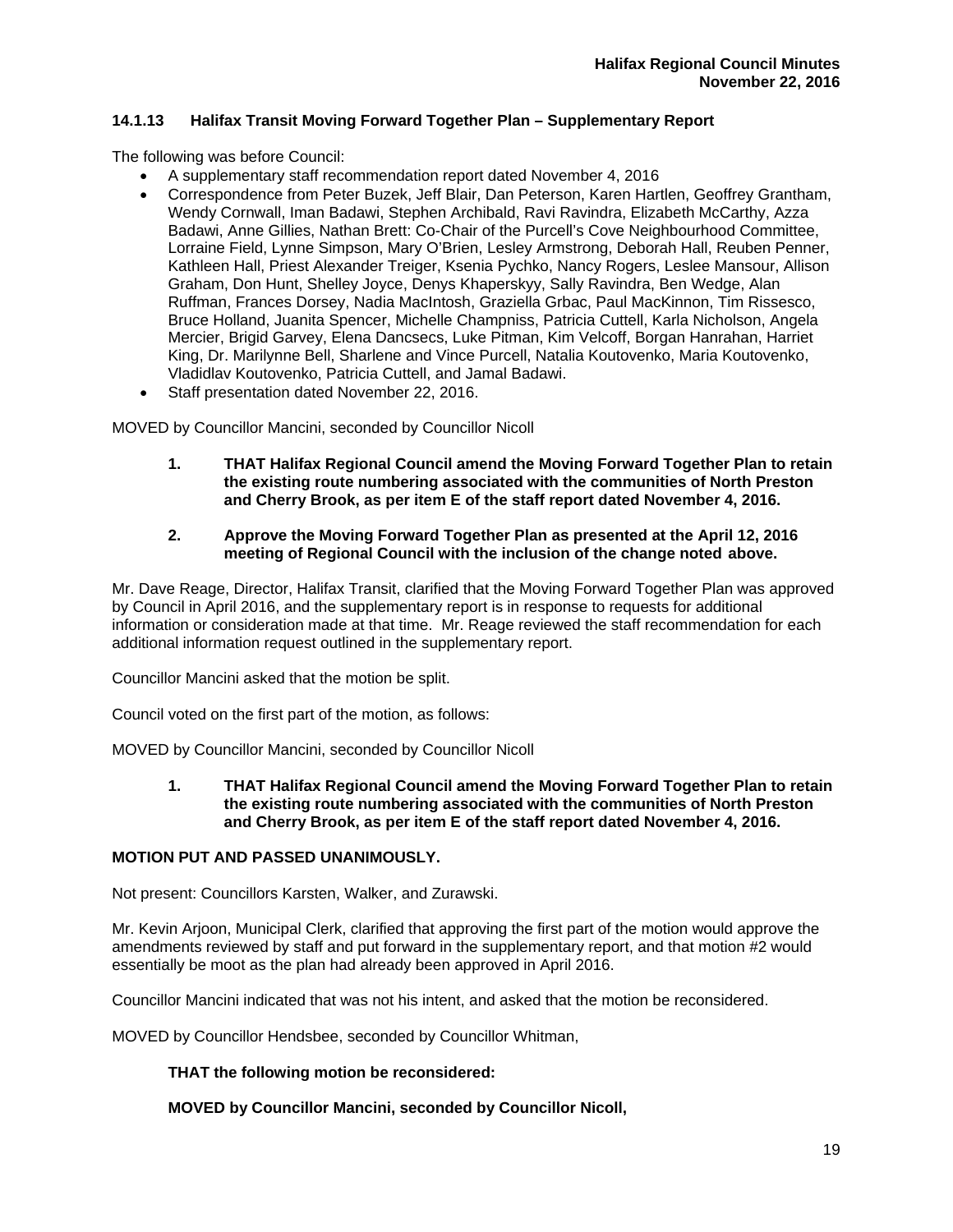#### **1. THAT Halifax Regional Council amend the Moving Forward Together Plan to retain the existing route numbering associated with the communities of North Preston and Cherry Brook, as per item E of the staff report dated November 4, 2016.**

Two-third majority vote required.

# **MOTION PUT AND PASSED.** (13 in favour, 1 against)

In favour: Mayor Savage, Councillors Streatch, Hendsbee, Nicoll, Austin, Mancini, Mason, Smith, Cleary, Adams, Whitman, Blackburn, and Outhit.

Against: Deputy Mayor Craig

Not present: Councillors Karsten, Walker, and Zurawski.

As a result of the motion of reconsideration, the staff recommendation was on the floor, as follows:

MOVED by Councillor Mancini, seconded by Councillor Nicoll

- **1. THAT Halifax Regional Council amend the Moving Forward Together Plan to retain the existing route numbering associated with the communities of North Preston and Cherry Brook, as per item E of the staff report dated November 4, 2016.**
- **2. Approve the Moving Forward Together Plan as presented at the April 12, 2016 meeting of Regional Council with the inclusion of the change noted above.**

MOVED by Councillor Mancini, seconded by Councillor Mason,

#### **THAT the amendments to the Moving Forward Together Plan be deferred until the Centre Plan and the Integrated Mobility Plan has been presented to Regional Council.**

Council discussed the motion to defer.

Mr. Reage clarified, at the request of Council, that the plan has been approved and unless otherwise directed, staff will proceed with the plan changes in fiscal year 2017/18, which does include the removal of some services.

Councillor Adams noted concern with alterations to routes 15 Purcell's Cove and 402 Sambro.

Council recessed at 5:35 p.m. and reconvened at 5:45 p.m.

With the agreement of the mover and seconder, the motion to defer was withdrawn.

MOVED by Councillor Adams, seconded by Councillor Mason,

# **THAT discussion be deferred to the next meeting (December 6, 2016) and that any changes to the Moving Forward Together Plan be held in abeyance.**

# **MOTION TO DEFER PUT AND PASSED.** (11 in favour, 3 against)

In favour: Mayor Savage, Deputy Mayor Craig, Councillors Streatch, Nicoll, Austin, Mancini, Mason, Smithy, Cleary, Adams, and Whitman.

Against: Councillors Hendsbee, Blackburn, and Outhit.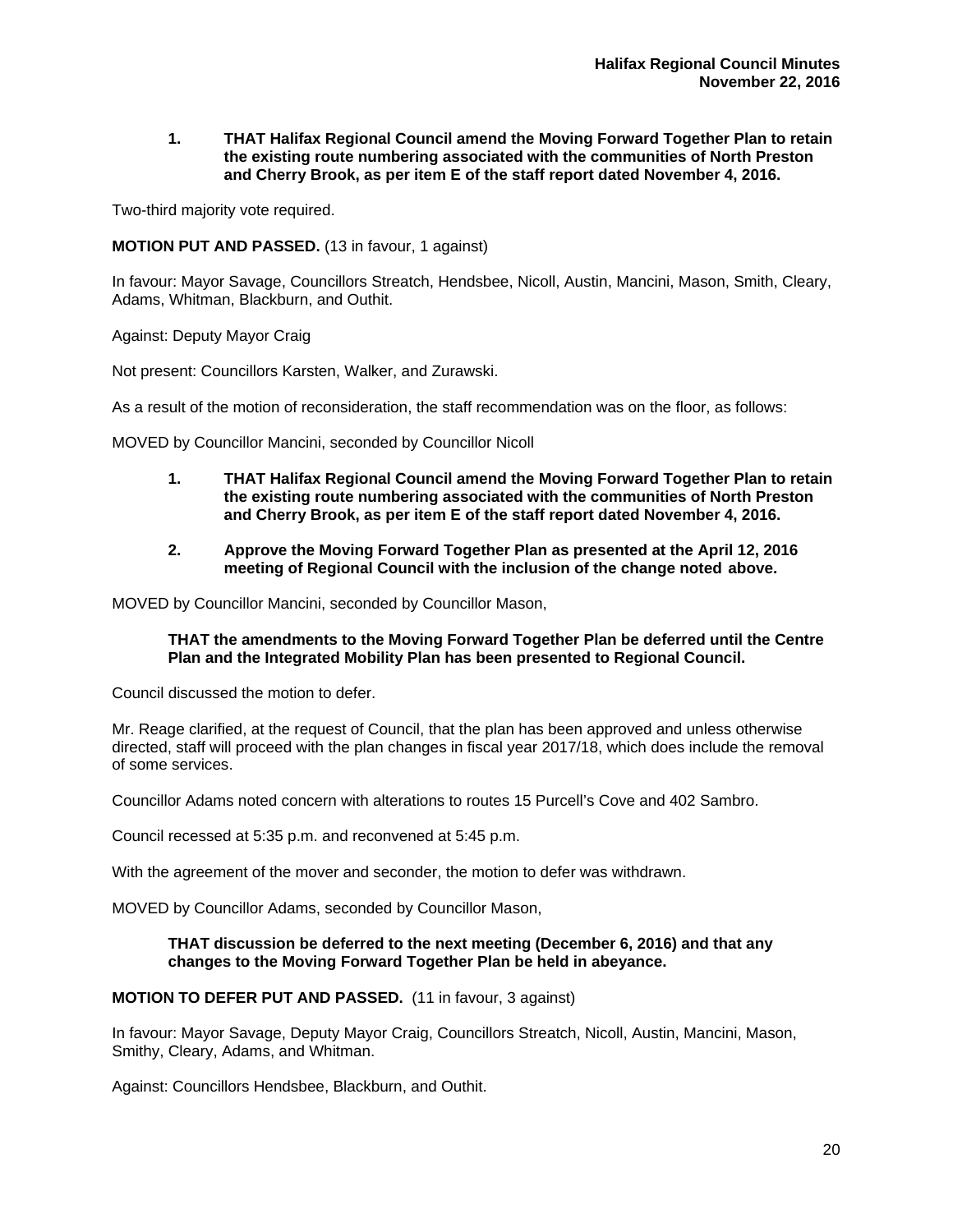Not present: Councillors Karsten, Walker, and Zurawski.

# **14.2 MEMBERS OF COUNCIL**

# **14.2.1 Councillor Whitman – Senior Housing in Tantallon Crossroads**

The following was before Council:

A Councillor Request for Consideration form from Councillor Whitman

MOVED by Councillor Whitman, seconded by Deputy Mayor Craig,

# **THAT Regional Council request a staff report outlining the range of existing planning regulations that apply to senior citizen housing throughout the Municipality and provide recommendations on how best to establish a uniform approach to regulate this land use.**

Councillor Hendsbee commented on the need to examine both public and private housing for seniors.

With the agreement of the mover and seconder, the motion was amended as follows:

MOVED by Councillor Whitman, seconded by Deputy Mayor Craig

**THAT Regional Council request a staff report outlining the range of existing planning regulations that apply to senior citizen housing (public and/or private) throughout the Municipality and provide recommendations on how best to establish a uniform approach to regulate this land use.** 

# **MOTION PUT AND PASSED UNANIMOUSLY.**

Not present: Councillors Karsten, Walker, and Zurawski.

# **15. MOTIONS**

# **15.1 Deputy Mayor Craig**

MOVED by Deputy Mayor Craig, seconded by Councillor Outhit

**THAT Halifax Regional Council direct the Chief Administrative Officer to prepare a report and recommendation with respect to potential amendments to Administrative Order 17, the Council Member Remuneration Administrative Order respecting compensation and benefits, including pension and transition allowances, as discussed in the staff report with respect to the Regional Council Compensation Committee Final Report dated February 17, 2016.**

Mayor Savage indicated that he had to leave the meeting due to a previous commitment, and handed over the position of Chair to Councillor Whitman as past Deputy Mayor, to allow Deputy Mayor Craig to address his motion on the floor.

Council discussed the motion and the history of this matter.

**MOTION PUT AND PASSED.** (11 in favour, 2 against)

In favour: Deputy Mayor Craig, Councillors Streatch, Nicoll, Austin, Mancini, Mason, Smith, Cleary, Whitman, Blackburn, and Outhit.

Against: Councillors Hendsbee and Adams.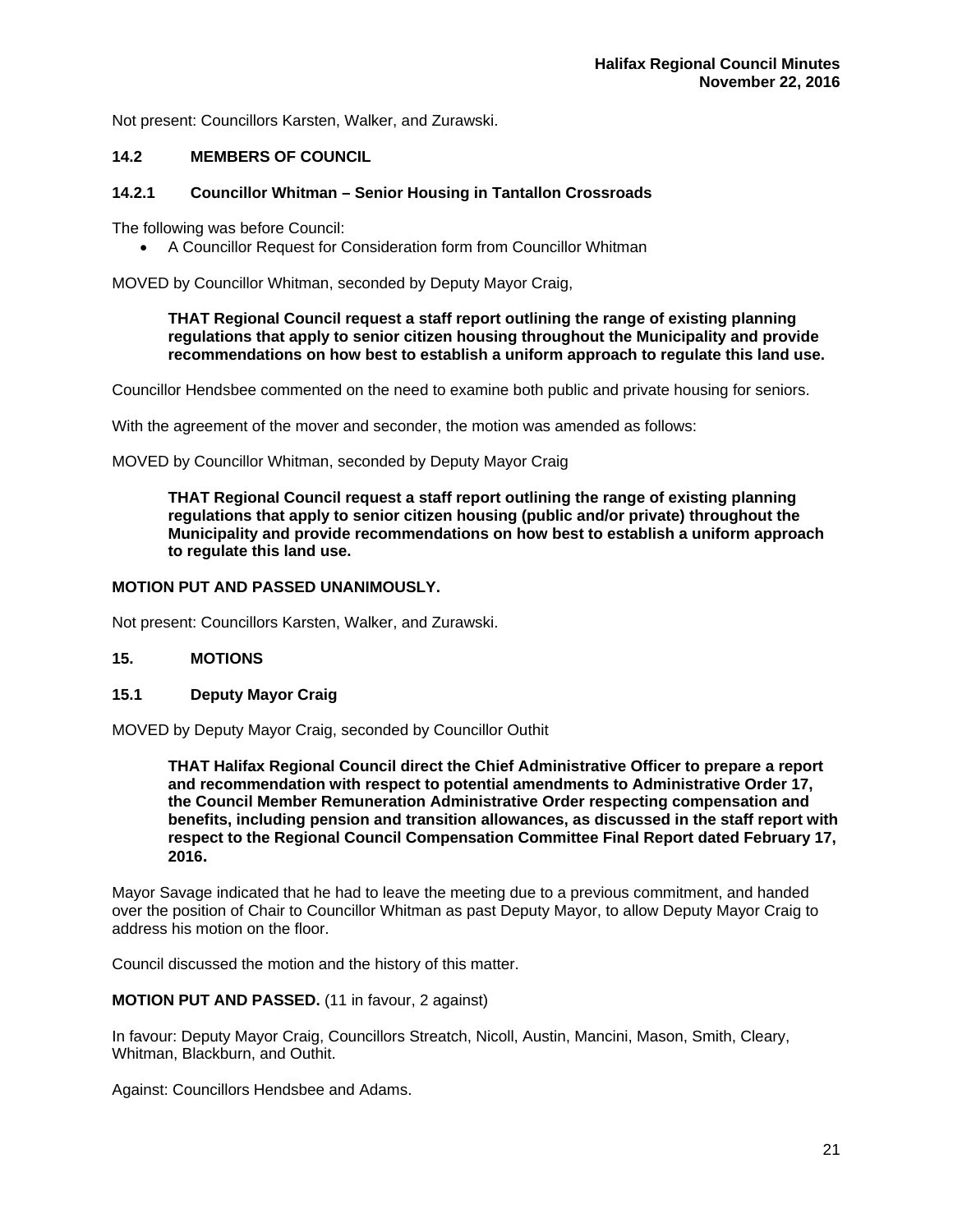Not present: Mayor Savage and Councillors Karsten, Walker, Zurawski.

Deputy Mayor Craig assumed the Chair, and Councillor Whitman returned to his seat in Council.

# **16. IN CAMERA (IN PRIVATE)**

In Camera (In Private) matters were dealt with later in the meeting. See pages 22 and 23 for details.

# **17. ADDED ITEMS**

# **17.1 Councillor Adams – District Capital Funds Policy**

The following was before Council:

A request for Council's consideration form from Councillor Adams.

MOVED by Councillor Adams, seconded by Councillor Mason,

**THAT Halifax Regional Council request a recommendation report regarding flexibility in the application of district capital funds on properties owned by other levels of government.** 

# **MOTION PUT AND PASSED.**

# **18. NOTICES OF MOTION**

# **18.1 Councillor Cleary**

"TAKE NOTICE that, at the next meeting of Halifax Regional Council to be held on December 6, 2016, I propose to request a staff report that analyzes the costs and benefits of clearing sidewalks to bare concrete, comparing the options of contracting out these services & providing the service in-house."

# **18.2 Councillor Whitman**

"TAKE NOTICE that, at the next meeting of Halifax Regional Council to be held on December 6, 2016, I propose to move First Reading of proposed By-law O-111, which will amend By-law O-109, the Open Air Burning By-law, the purpose of which is to restrict industrial burning permits to a minimum area of one acre."

# **18.3 Councillor Mancini**

"TAKE NOTICE that, at the next meeting of Halifax Regional Council to be held on December 6, 2016, I propose to move amendments to Administrative Order 16, Respecting Fee for the Use of Solid Waste Management Facilities, the purposes of which are to incorporate a \$30 per tonne tipping fee for the Halifax Industrial, Commercial and Institutional (IC&I) sector waste, effective January 1, 2017 and to make several housekeeping amendments"

# **16. IN CAMERA (IN PRIVATE)**

# **16.1 In Camera (In Private) September 20 & October 26, 2016**

This matter was dealt with in the public session.

MOVED by Councillor Whitman, seconded by Councillor Mason,

# **That the In Camera (In Private) minutes of September 20 & October 26, 2016 be approved as circulated.**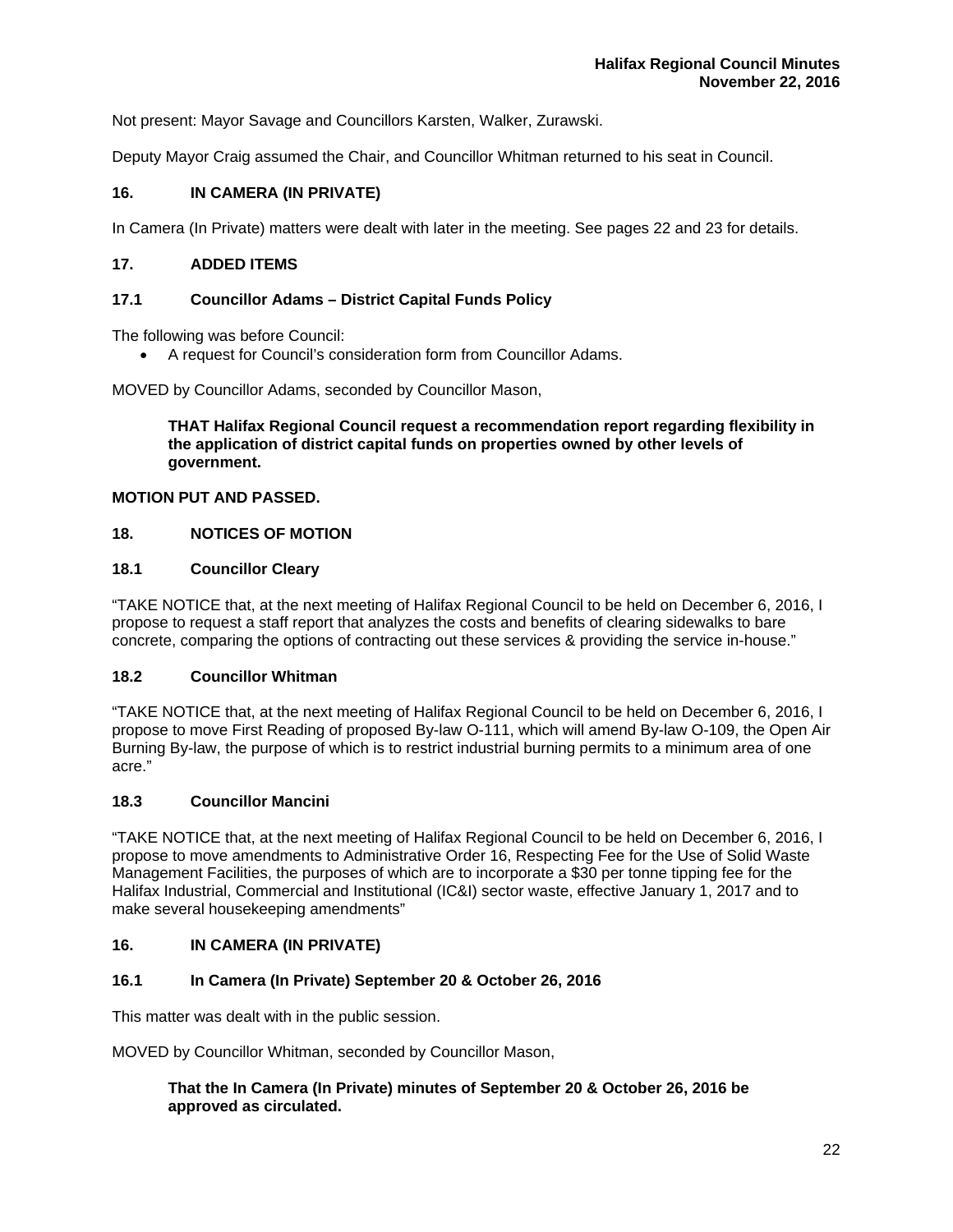# **MOTION PUT AND PASSED.**

# **16.2 Contract Negotiations**

**16.2.1 Open Data Council Memorandum of Understanding (MOU)** *– Private and Confidential Report* 

This matter was dealt with in the public session.

The following was before Council:

A private and confidential staff recommendation report dated October 24, 2016.

MOVED by Councillor Mason, seconded by Councillor Smith,

# **That Halifax Regional Council:**

- **1. Approve the Open Data Council Memorandum of Understanding (MOU) that has been negotiated, and;**
- **2. Authorize the Mayor and Clerk to sign the MOU as per section 10(3) of the Halifax Regional Municipal Charter.**

# **MOTION PUT AND PASSED.**

# **16.3 Property Matter**

# **16.3.1 Potential Acquisition – Main Street, Dartmouth** *– Private and Confidential Report*

The following was before Council:

A private and confidential staff recommendation report dated August 15, 2016.

MOVED by Councillor Hendsbee, seconded by Councillor Whitman

# **THAT this matter be deferred.**

Ms. Karen Brown, Acting Municipal Solicitor, provided clarification with regard to deferring or tabling a motion, as set out in Administrative Order One.

MOVED by Councillor Mason, seconded by Councillor Mancini

# **THAT Regional Council move In Camera (In Private) to discuss agenda item 16.3.1 Potential Acquisition – Main Street, Dartmouth.**

# **MOTION PUT AND PASSED.**

Council recessed at 6:30 p.m. to convene an In Camera (In Private) session and reconvened at 6:49 p.m. to ratify the following motion:

MOVED by Councillor Mancini, seconded by Councillor Mason

**THAT Halifax Regional Council defer the potential acquisition of the parcels identified in the body of the private and confidential staff report dated August 15, 2016 as per the discussion in closed session.** 

# **MOTION PUT AND PASSED UNANIMOUSLY.**